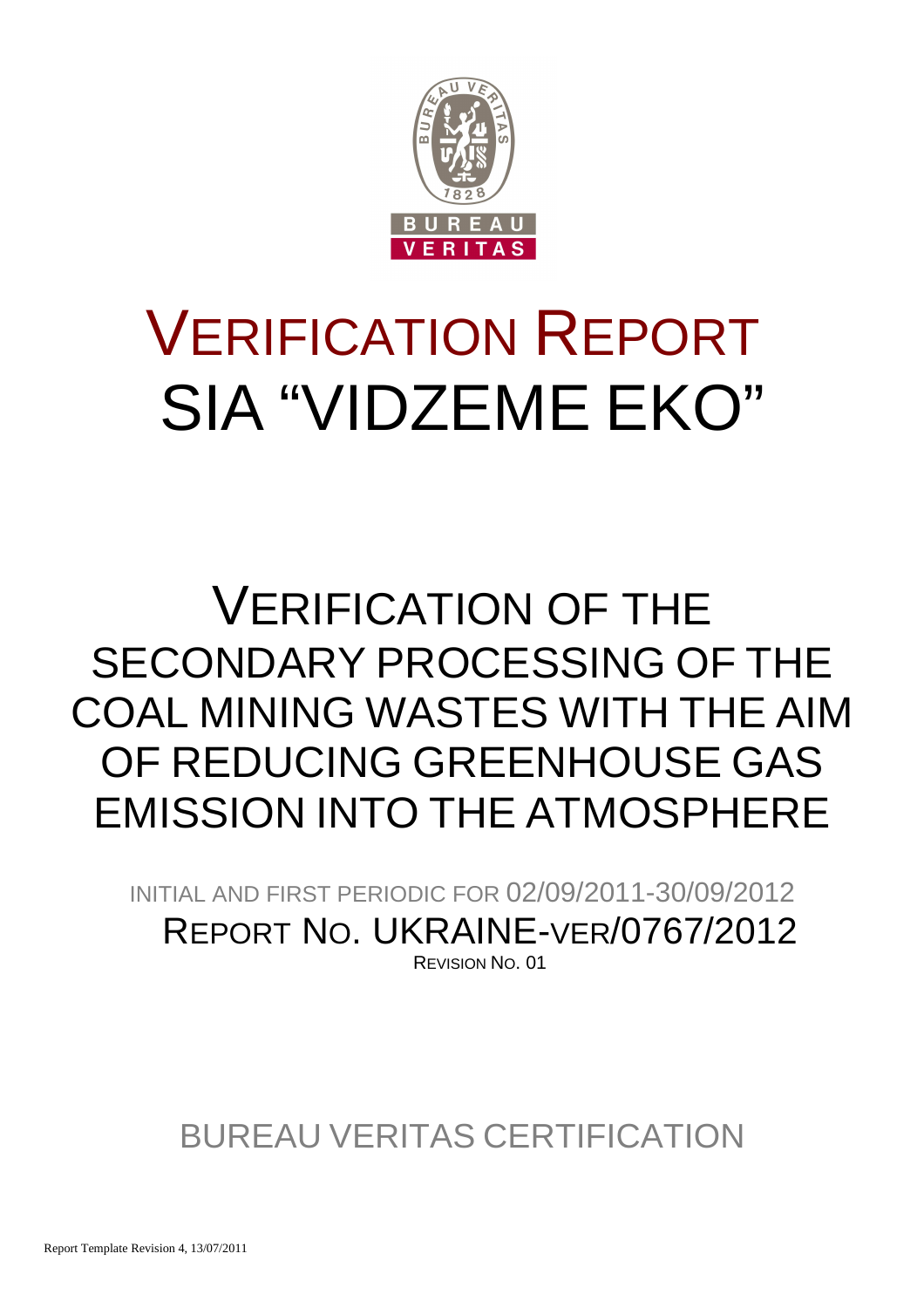#### Report No: UKRAINE-ver/0767/2012



VERIFICATION REPORT: SECONDARY PROCESSING OF THE COAL MINING WASTES WITH THE AIM OF REDUCING GREENHOUSE GAS EMISSION INTO THE ATMOSPHERE

| Date of first issue:<br>12/10/2012                                                                                                                                                            | Organizational unit:<br><b>Bureau Veritas Certification</b><br><b>Holding SAS</b>                                                                                                                                                                                                                                                                                                                                                                                                                                                                                                                                                                                                                                                                                                                                                                                     |
|-----------------------------------------------------------------------------------------------------------------------------------------------------------------------------------------------|-----------------------------------------------------------------------------------------------------------------------------------------------------------------------------------------------------------------------------------------------------------------------------------------------------------------------------------------------------------------------------------------------------------------------------------------------------------------------------------------------------------------------------------------------------------------------------------------------------------------------------------------------------------------------------------------------------------------------------------------------------------------------------------------------------------------------------------------------------------------------|
| Client:<br><b>SIA "Vidzeme Eko"</b>                                                                                                                                                           | Client ref.:<br><b>Victor Tkachenko</b>                                                                                                                                                                                                                                                                                                                                                                                                                                                                                                                                                                                                                                                                                                                                                                                                                               |
| Summary:<br>Committee, as well as the host country criteria.                                                                                                                                  | Bureau Veritas Certification has made the initial, 1 <sup>st</sup> periodic verification of the "Secondary processing of the<br>coal mining wastes with the aim of reducing greenhouse gas emission into the atmosphere", project of SIA<br>"Vidzeme Eko" located in Novodaryivka village, Rovenky borough council lands, Luhansk<br>Region, Ukraine, and applying JI specific approach, on the basis of UNFCCC criteria for the JI, as well as<br>criteria given to provide for consistent project operations, monitoring and reporting. UNFCCC criteria refer to<br>Article 6 of the Kyoto Protocol, the JI rules and modalities and the subsequent decisions by the JI Supervisory                                                                                                                                                                                 |
|                                                                                                                                                                                               | The verification scope is defined as a periodic independent review and ex post determination by the Accredited<br>Entity of the monitored reductions in GHG emissions during defined verification period, and consisted of the<br>following three phases: i) desk review of the monitoring report against project design and the baseline and<br>monitoring plan; ii) follow-up interviews with project stakeholders; iii) resolution of outstanding issues and the<br>issuance of the final verification report and opinion. The overall verification, from Contract Review to<br>Verification Report & Opinion, was conducted using Bureau Veritas Certification internal procedures.                                                                                                                                                                               |
| Actions Requests (CR, CAR and FAR), presented in Appendix A.                                                                                                                                  | The first output of the verification process is a list of Clarification, Corrective Actions Requests, Forward                                                                                                                                                                                                                                                                                                                                                                                                                                                                                                                                                                                                                                                                                                                                                         |
| 31/12/2011, 1365938 tonnes of CO2 equivalent for 01/01/2012-30/09/2012).                                                                                                                      | In summary, Bureau Veritas Certification confirms that the project is implemented as planned and described in<br>approved project design documents. Installed equipment being essential for generating emission reduction<br>runs reliably and is calibrated appropriately. The monitoring system is in place and the project is generating<br>GHG emission reductions. The GHG emission reduction is calculated accurately and without material errors,<br>omissions, or misstatements, and the ERUs issued totalize 2036939 tonnes of CO2 equivalent for the<br>monitoring period from 02/09/2011 to 30/09/2012 (671001 tonnes of CO2 equivalent for 02/09/2011-<br>Our opinion relates to the project's GHG emissions and resulting GHG emissions reductions reported and<br>related to the approved project baseline and monitoring, and its associated documents |
| Report No.:<br><b>Subject Group:</b>                                                                                                                                                          |                                                                                                                                                                                                                                                                                                                                                                                                                                                                                                                                                                                                                                                                                                                                                                                                                                                                       |
| <b>UKRAINE-ver/0767/2012</b><br>J <sub>l</sub><br>Project title:<br>Secondary processing of the coal mining wastes with<br>the aim of reducing greenhouse gas emission into<br>the atmosphere |                                                                                                                                                                                                                                                                                                                                                                                                                                                                                                                                                                                                                                                                                                                                                                                                                                                                       |
| Work carried out by:<br>Vyacheslav Yeriomin - Team Leader, Lead Verifer                                                                                                                       |                                                                                                                                                                                                                                                                                                                                                                                                                                                                                                                                                                                                                                                                                                                                                                                                                                                                       |
| Dmytro Balyn - Team member, technical                                                                                                                                                         |                                                                                                                                                                                                                                                                                                                                                                                                                                                                                                                                                                                                                                                                                                                                                                                                                                                                       |
| specialist<br>Work reviewed by:                                                                                                                                                               |                                                                                                                                                                                                                                                                                                                                                                                                                                                                                                                                                                                                                                                                                                                                                                                                                                                                       |
| Ivan Sokolov - Technical Reviewerau Veritas Certification<br>Vasyl Kobzar - Technical Specialist                                                                                              | No distribution without permission from the                                                                                                                                                                                                                                                                                                                                                                                                                                                                                                                                                                                                                                                                                                                                                                                                                           |
| Work approved by:                                                                                                                                                                             | Client or responsible organizational unit<br>olding SX                                                                                                                                                                                                                                                                                                                                                                                                                                                                                                                                                                                                                                                                                                                                                                                                                |
| Ivan Sokolov - Operational Manager                                                                                                                                                            | <b>Limited distribution</b>                                                                                                                                                                                                                                                                                                                                                                                                                                                                                                                                                                                                                                                                                                                                                                                                                                           |
| Date of this revision:<br>Rev. No.:<br>25/10/2012<br>21<br>0 <sub>1</sub>                                                                                                                     | Number of pages:<br><b>Unrestricted distribution</b>                                                                                                                                                                                                                                                                                                                                                                                                                                                                                                                                                                                                                                                                                                                                                                                                                  |

Unrestricted distribution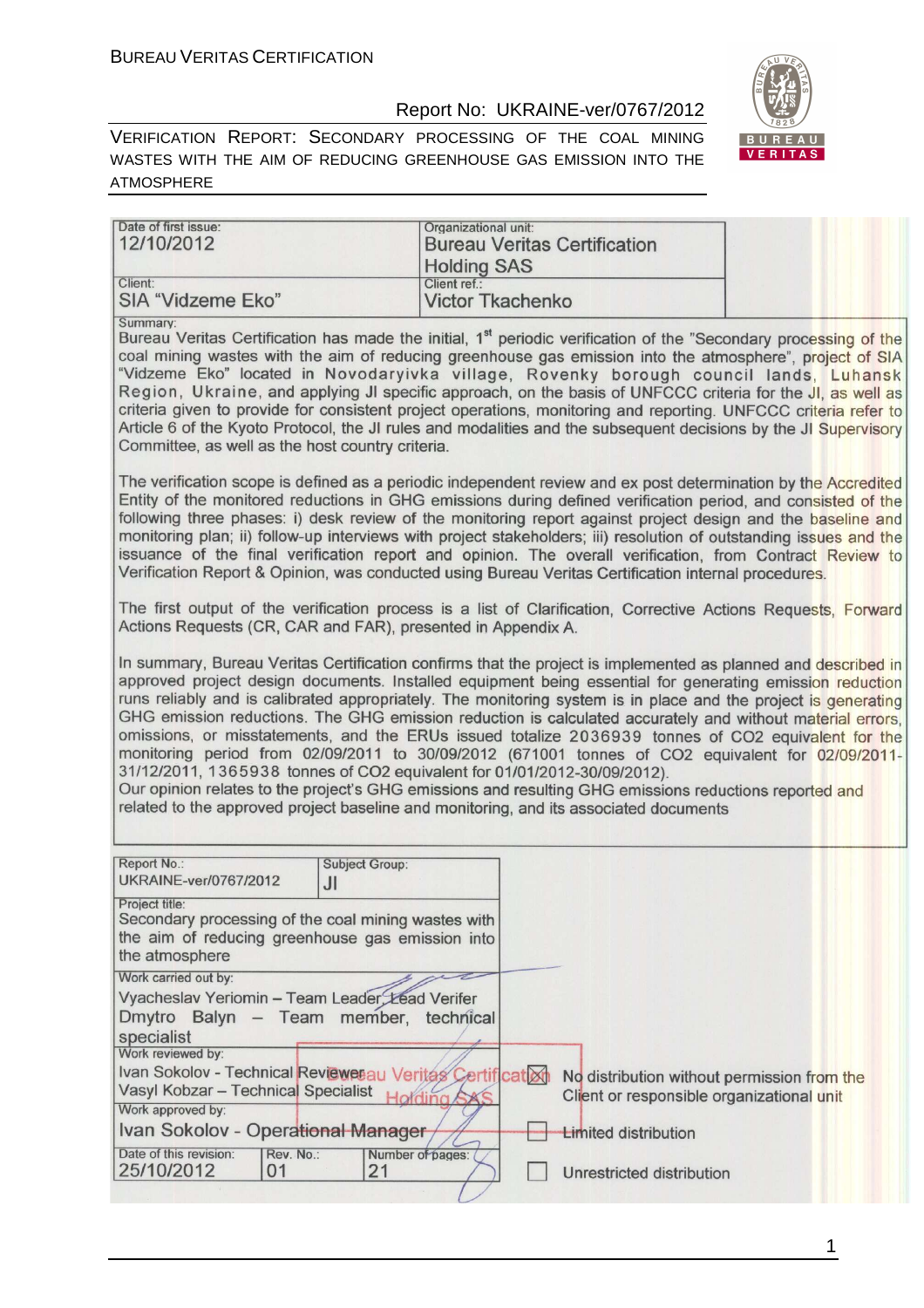VERIFICATION REPORT: SECONDARY PROCESSING OF THE COAL MINING WASTES WITH THE AIM OF REDUCING GREENHOUSE GAS EMISSION INTO THE ATMOSPHERE

#### **Table of Contents Page 2014**

| $\overline{1}$ |                                                                     |                |
|----------------|---------------------------------------------------------------------|----------------|
| 1.1            | Objective                                                           | 3              |
| 1.2            | Scope                                                               | 3              |
| 1.3            | <b>Verification Team</b>                                            | 3              |
| $\overline{2}$ |                                                                     | $\overline{4}$ |
| 2.1            | <b>Review of Documents</b>                                          | $\overline{4}$ |
| 2.2            | Follow-up Interviews                                                | $\overline{4}$ |
| 2.3            | Resolution of Clarification, Corrective and Forward Action Requests | 5              |
| 3              |                                                                     |                |
| 3.1            | Remaining issues and FARs from previous verifications               | 6              |
| 3.2            | Project approval by Parties involved (90-91)                        | 6              |
| 3.3            | Project implementation (92-93)                                      | 6              |
| 3.4            | Compliance of the monitoring plan with the monitoring methodology   |                |
|                | $(94-98)$                                                           | 8              |
| 3.5            | Revision of monitoring plan (99-100)                                | 8              |
| 3.6            | Data management (101)                                               | 8              |
| 3.7            | Verification regarding programmes of activities (102-110)           | 9              |
| 4              |                                                                     |                |
| 5              |                                                                     |                |
|                |                                                                     |                |

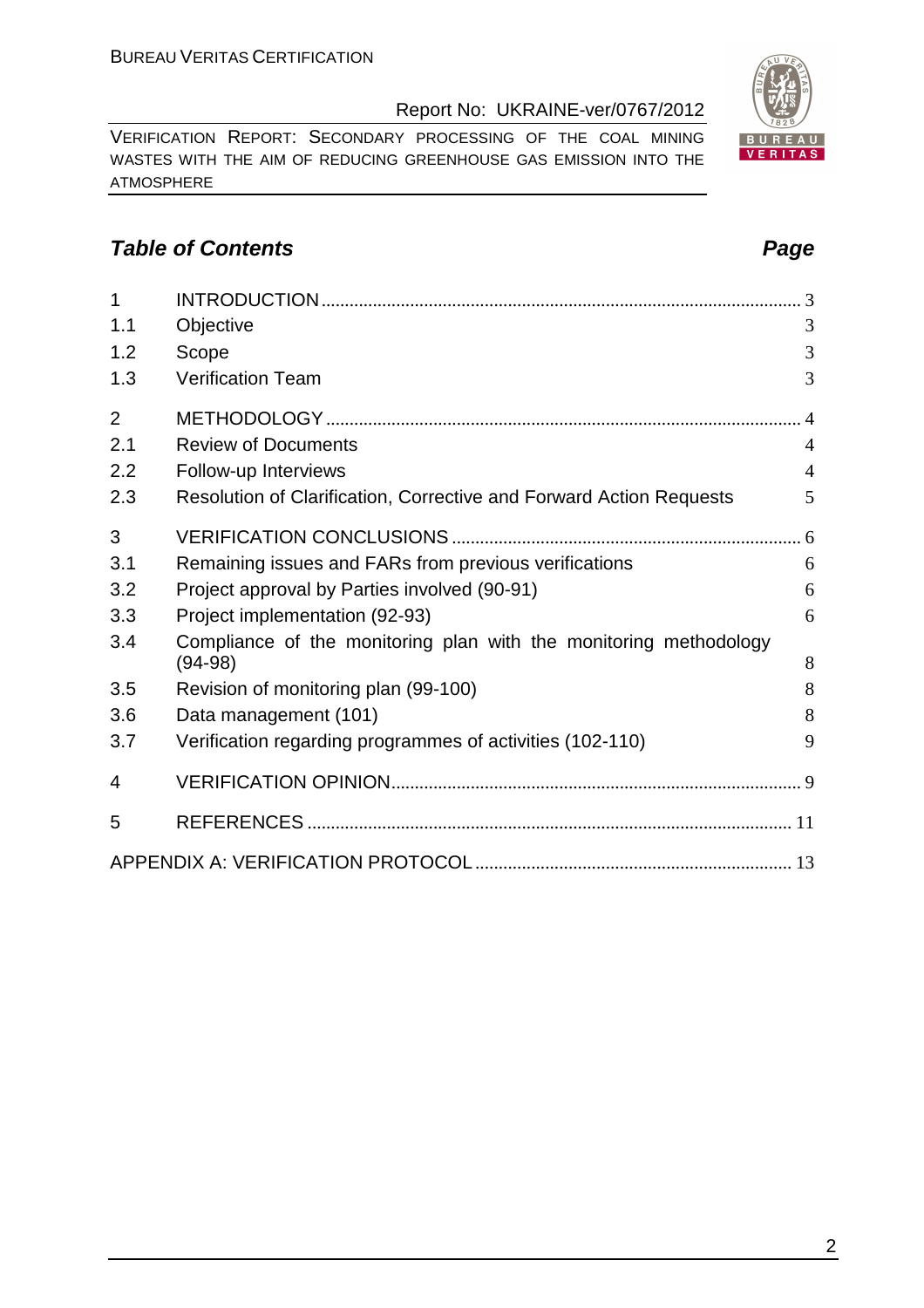VERIFICATION REPORT: SECONDARY PROCESSING OF THE COAL MINING WASTES WITH THE AIM OF REDUCING GREENHOUSE GAS EMISSION INTO THE ATMOSPHERE



#### **1 INTRODUCTION**

SIA "Vidzeme Eko" has commissioned Bureau Veritas Certification to verify the emissions reductions of its JI project "Secondary processing of the coal mining wastes with the aim of reducing greenhouse gas emission into the atmosphere" (hereafter called "the project") at Novodaryivka village, Rovenky borough council lands, Luhansk Region, Ukraine.

This report summarizes the findings of the verification of the project, performed on the basis of UNFCCC criteria, as well as criteria given to provide for consistent project operations, monitoring and reporting.

#### **1.1 Objective**

Verification is the periodic independent review and ex post determination by the Accredited Independent Entity of the monitored reductions in GHG emissions during defined verification period.

The objective of verification can be divided in Initial Verification and Periodic Verification.

UNFCCC criteria refer to Article 6 of the Kyoto Protocol, the JI rules and modalities and the subsequent decisions by the JI Supervisory Committee, as well as the host country criteria.

#### **1.2 Scope**

The verification scope is defined as an independent and objective review of the project design document, the project's baseline study, monitoring plan and monitoring report, and other relevant documents. The information in these documents is reviewed against Kyoto Protocol requirements, UNFCCC rules and associated interpretations.

The verification is not meant to provide any consulting towards the Client. However, stated requests for clarifications, corrective and/or forward actions may provide input for improvement of the project monitoring towards reductions in the GHG emissions.

#### **1.3 Verification Team**

The verification team consists of the following personnel:

| Vyacheslav Yeriomin<br><b>Bureau Veritas Certification</b> | Team Leader, Climate Change Verifier |
|------------------------------------------------------------|--------------------------------------|
| Dmytro Balyn<br><b>Bureau Veritas Certification</b>        | <b>Climate Change Verifier</b>       |

This verification report was reviewed by:

Ivan Sokolov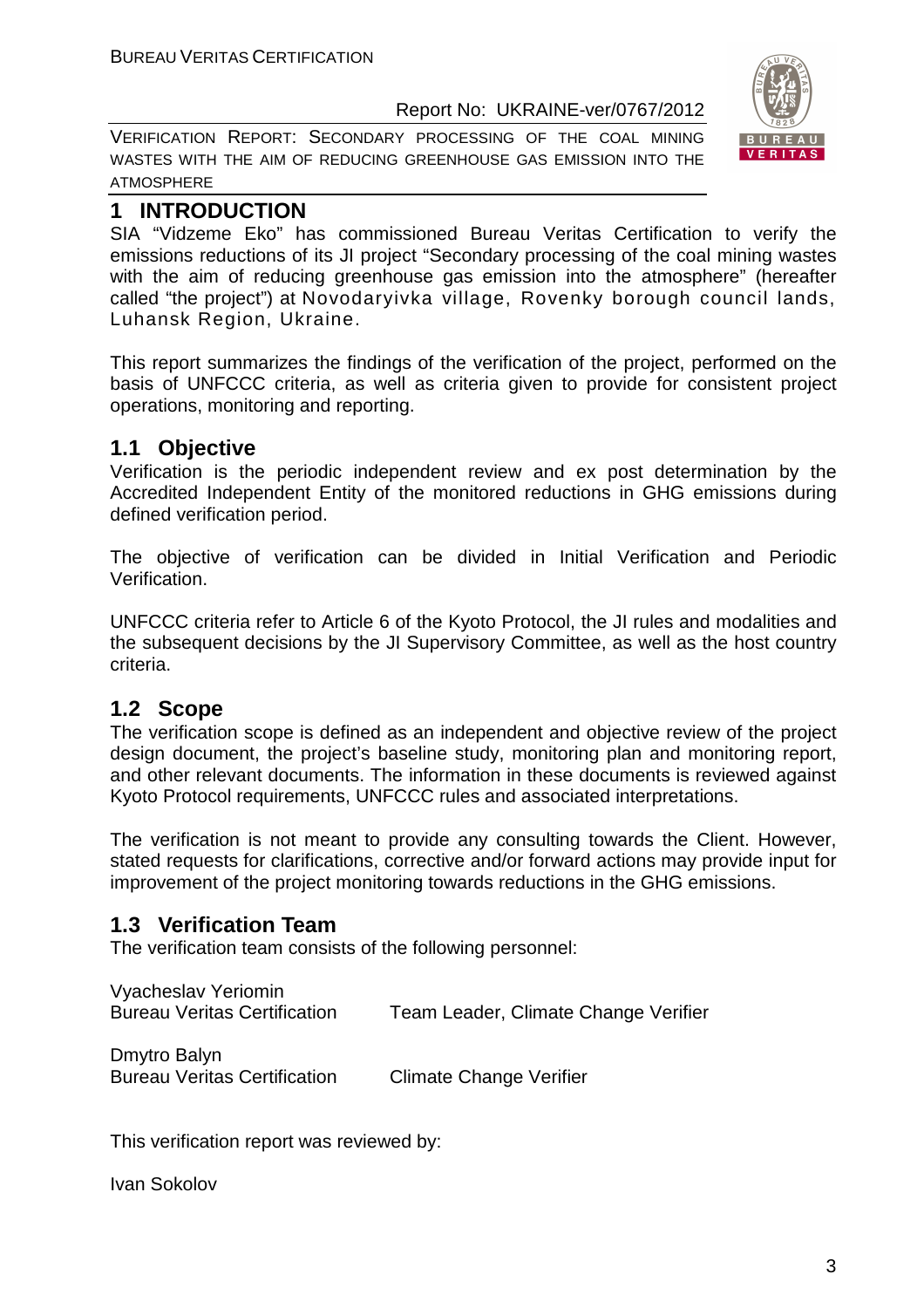

VERIFICATION REPORT: SECONDARY PROCESSING OF THE COAL MINING WASTES WITH THE AIM OF REDUCING GREENHOUSE GAS EMISSION INTO THE ATMOSPHERE

Bureau Veritas Certification, Internal Technical Reviewer Vasyl Kobzar Bureau Veritas Certification, Internal Technical Reviewer

### **2 METHODOLOGY**

The overall verification, from Contract Review to Verification Report & Opinion, was conducted using Bureau Veritas Certification internal procedures.

In order to ensure transparency, a verification protocol was customized for the project, according to the version 01 of the Joint Implementation Determination and Verification Manual, issued by the Joint Implementation Supervisory Committee at its 19 meeting on 04/12/2009. The protocol shows, in a transparent manner, criteria (requirements), means of verification and the results from verifying the identified criteria. The verification protocol serves the following purposes:

- It organizes, details and clarifies the requirements a JI project is expected to meet;
- It ensures a transparent verification process where the verifier will document how a particular requirement has been verified and the result of the verification.

The completed verification protocol is enclosed in Appendix A to this report.

#### **2.1 Review of Documents**

The Monitoring Report (MR) submitted by SIA "Vidzeme Eko" and additional background documents related to the project design and baseline, i.e. country Law, Project Design Document (PDD), and Guidance on criteria for baseline setting and monitoring, Host party criteria, Kyoto Protocol, Clarifications on Verification Requirements to be Checked by an Accredited Independent Entity were reviewed.

The verification findings presented in this report relate to the Monitoring Report version(s) 2.0 and project as described in the determined PDD.

#### **2.2 Follow-up Interviews**

On 12/09/2012 Bureau Veritas Certification performed on-site interviews with project stakeholders to confirm selected information and to resolve issues identified in the document review. Representatives of "Tandem Torg TPK" LLC and SIA "Vidzeme Eko" were interviewed (see References). The main topics of the interviews are summarized in Table 1.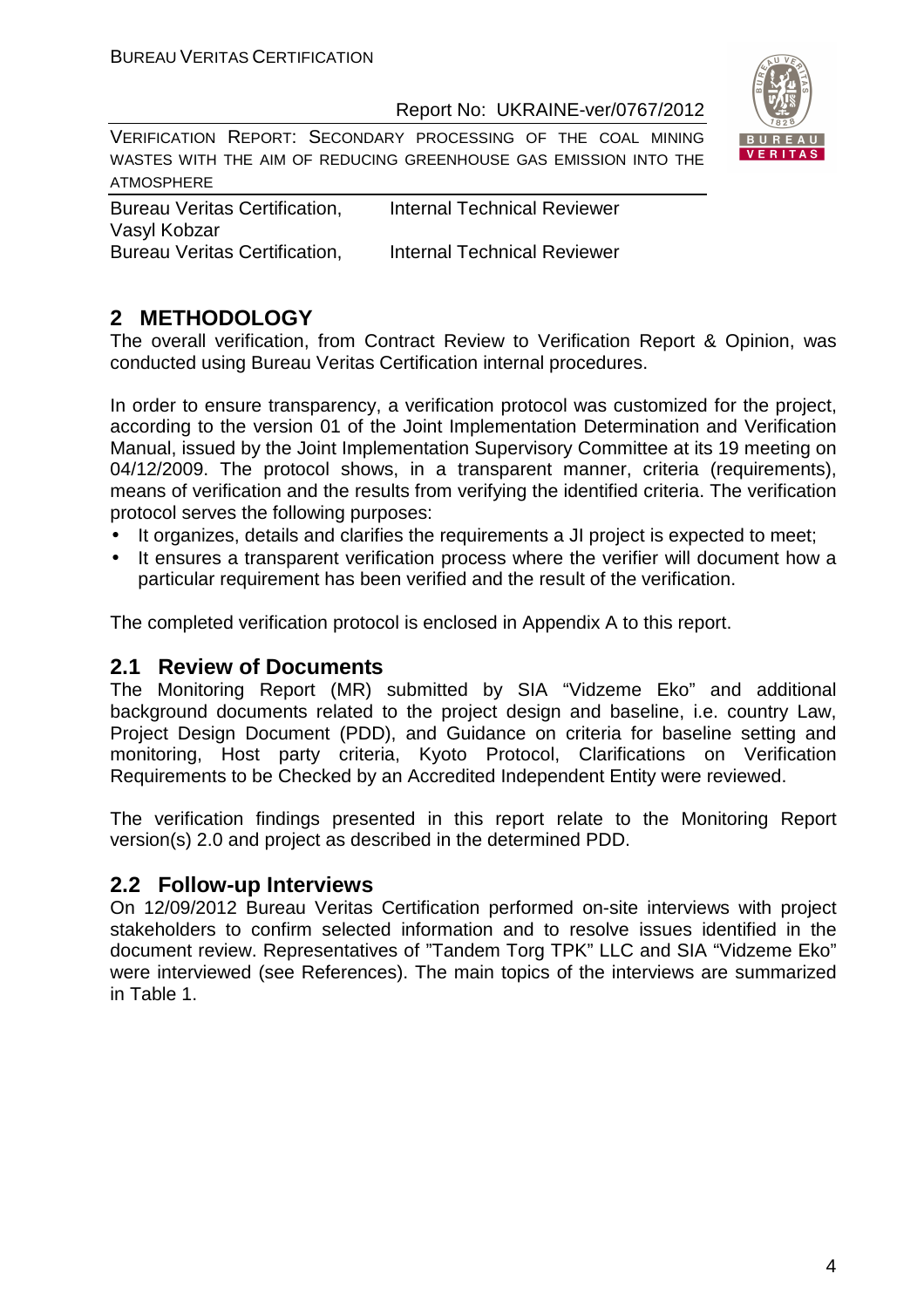VERIFICATION REPORT: SECONDARY PROCESSING OF THE COAL MINING WASTES WITH THE AIM OF REDUCING GREENHOUSE GAS EMISSION INTO THE ATMOSPHERE

| υ,<br>S<br>828        |
|-----------------------|
| Ø<br>В<br>R<br>л<br>Е |
| A S<br>ER.<br>т       |

 $\sqrt{11/8}$ 

#### **Table 1 Interview topics**

| <b>Interviewed</b> | <b>Interview topics</b>                                         |  |
|--------------------|-----------------------------------------------------------------|--|
| organization       |                                                                 |  |
| "Tandem Torg TPK"  | • Organizational structure                                      |  |
| <b>LLC</b>         | Responsibilities and authorities<br>$\bullet$                   |  |
|                    | Roles and responsibilities for data collection and<br>$\bullet$ |  |
|                    | processing<br>$\bullet$                                         |  |
|                    | Installation of equipment<br>$\bullet$                          |  |
|                    | Data logging, archiving and reporting<br>$\bullet$              |  |
|                    | Metering equipment control<br>$\bullet$                         |  |
|                    | Metering record keeping system, database<br>$\bullet$           |  |
|                    | IT management<br>$\bullet$                                      |  |
|                    | Training of personnel<br>$\bullet$                              |  |
|                    | Quality management procedures and technology<br>$\bullet$       |  |
|                    | Internal audits and check-ups<br>$\bullet$                      |  |
| <b>CONSULTANT:</b> | Baseline methodology<br>$\bullet$                               |  |
| SIA "Vidzeme Eko"  | Monitoring plan<br>$\bullet$                                    |  |
|                    | Monitoring report<br>$\bullet$                                  |  |
|                    | <b>Excel spreadsheets</b>                                       |  |

#### **2.3 Resolution of Clarification, Corrective and Forward Action Requests**

The objective of this phase of the verification is to raise the requests for corrective actions and clarification and any other outstanding issues that needed to be clarified for Bureau Veritas Certification positive conclusion on the GHG emission reduction calculation.

If the Verification Team, in assessing the monitoring report and supporting documents, identifies issues that need to be corrected, clarified or improved with regard to the monitoring requirements, it should raise these issues and inform the project participants of these issues in the form of:

(a) Corrective action request (CAR), requesting the project participants to correct a mistake that is not in accordance with the monitoring plan;

(b) Clarification request (CL), requesting the project participants to provide additional information for the Verification Team to assess compliance with the monitoring plan;

(c) Forward action request (FAR), informing the project participants of an issue, relating to the monitoring that needs to be reviewed during the next verification period.

The Verification Team will make an objective assessment as to whether the actions taken by the project participants, if any, satisfactorily resolve the issues raised, if any, and should conclude its findings of the verification.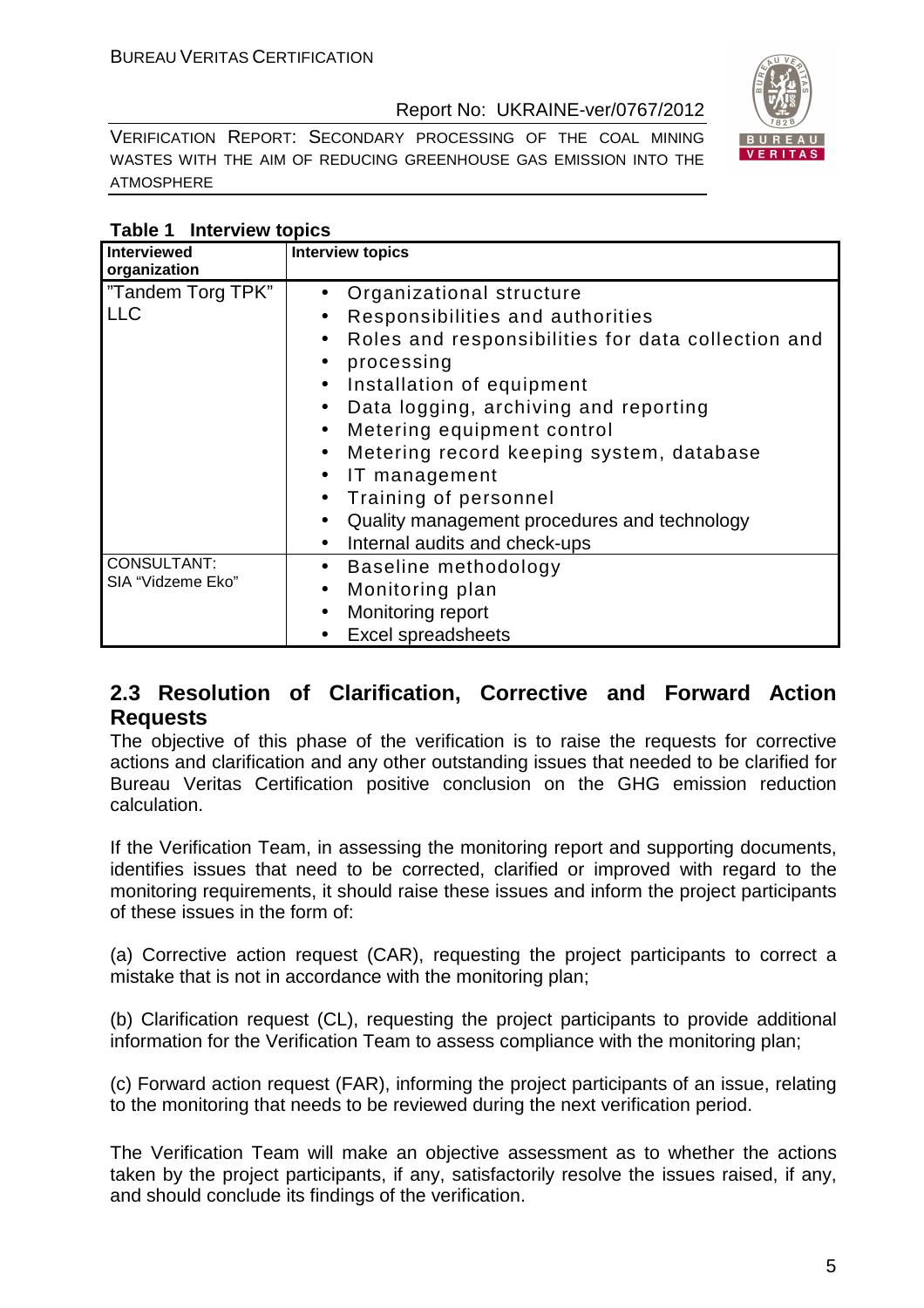VERIFICATION REPORT: SECONDARY PROCESSING OF THE COAL MINING WASTES WITH THE AIM OF REDUCING GREENHOUSE GAS EMISSION INTO THE ATMOSPHERE



To guarantee the transparency of the verification process, the concerns raised are documented in more detail in the verification protocol in Appendix A.

#### **3 VERIFICATION CONCLUSIONS**

In the following sections, the conclusions of the verification are stated.

The findings from the desk review of the original monitoring documents and the findings from interviews during the follow up visit are described in the Verification Protocol in Appendix A.

The Clarification, Corrective and Forward Action Requests are stated, where applicable, in the following sections and are further documented in the Verification Protocol in Appendix A. The verification of the Project resulted in 8 Corrective Action Requests, 0 Clarification Requests, and 0 Forward Action Requests.

The number between brackets at the end of each section corresponds to the DVM paragraph.

#### **3.1 Remaining issues and FARs from previous verifications**

There is no FAR available from determination process, provided by Bureau Veritas Certification.

#### **3.2 Project approval by Parties involved (90-91)**

The project was approved by both Parties Involved. Letter of Approval #2927/23/7 dated 05/10/2012 issued by State Environment Investment Agency of Ukraine. Letter of Approval 12.2-02/13367 dated 04/10/2012 issued by Ministry of Environment protection and regional development of Republic Latvia

The abovementioned written approval is unconditional.

#### **3.3 Project implementation (92-93)**

Proposed JI project foresees implementation of waste heaps dismantling with following beneficiation of coal containing rock mass with the aim of GHG emissions reduction.

The project owner "Tandem Torg TPK" buys coal containing rock mass at waste heaps #1 and #3 of Vakhrusheva mine and benefices it on enrichment plant "Continent-2".

Dismantling of waste heaps is provided in line within NPAOP 10.0-5.21-04 "Instruction to prevent spontaneous combustion, fire and dismantling dumps" and may be described as follow.

Dismantling of waste heaps is provided with bulldozers T-170 which square top of the heap. After decline by bulldozers to lower layer height,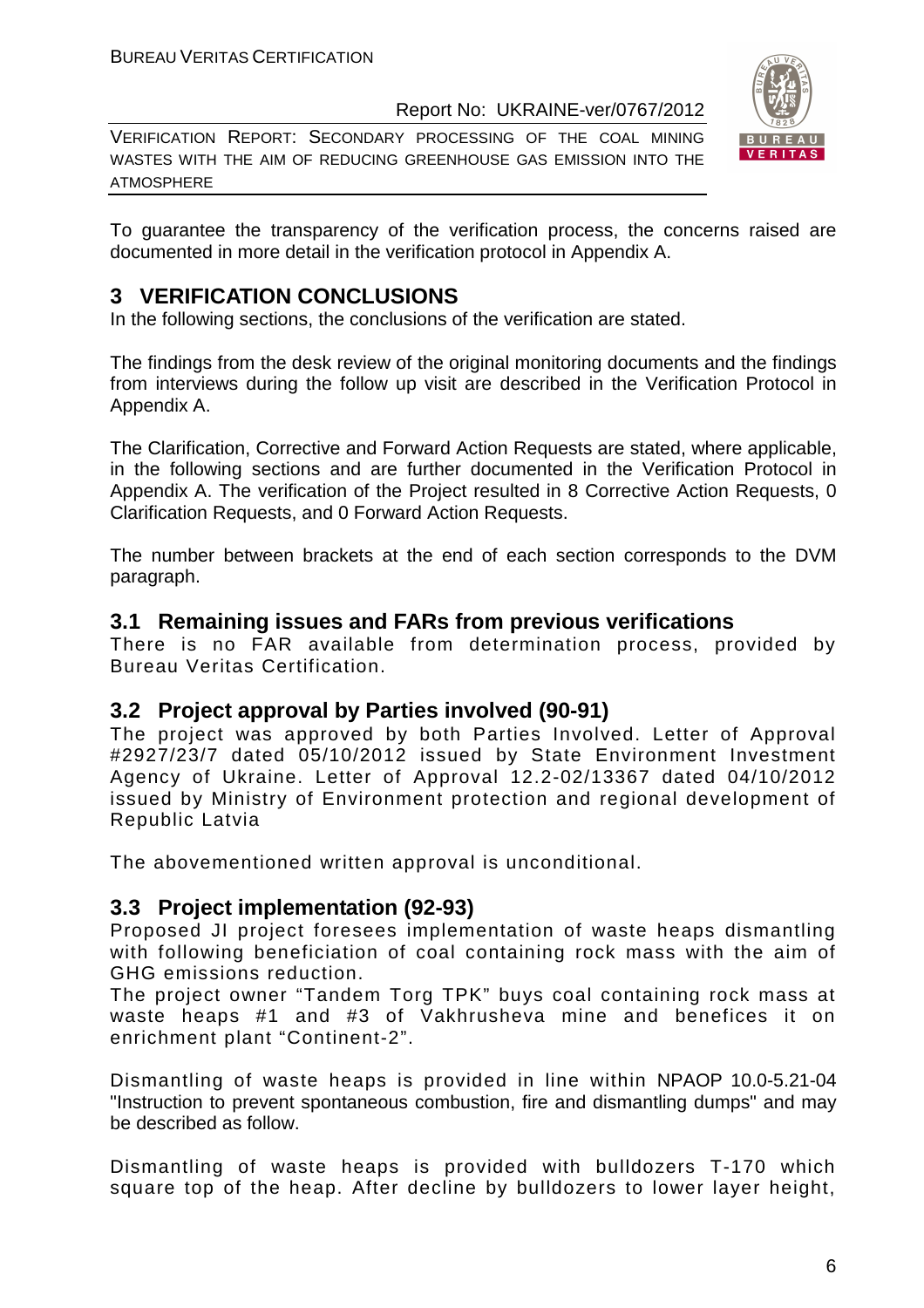VERIFICATION REPORT: SECONDARY PROCESSING OF THE COAL MINING WASTES WITH THE AIM OF REDUCING GREENHOUSE GAS EMISSION INTO THE ATMOSPHERE



the entrance road can be constructed. Further dismantling is carried out by excavators EO-5126 charge dump tracks KAMAZ-55111, which transported coal containing rock mass to enrichment plant "Continent-2".

Enrichment plant "Continent-2" is the second range of enrichment plant "Continent" and is in leasing in "Tandem Torg TPK" LLC.

Coal containing rock mass is supplied to the inertial screening sifter, which remove class +100 mm in the off-corn.

Coal containing rock mass after pre-classification is humidified and moved to the inertial sifter GIL-52, which divided coal containing mass on 3-13 mm and +13 mm classes. Enrichment of heavy class +13 mm is provided in heavy media separator STK 32-550, and enrichment of small class 3-13 mm in hydrocyclone GTsM-630. Next, washing of the suspension of beneficiation products and dehydrating products by dressing screens and centrifuge take place, regeneration suspension at electromagnetic separator. Thus the water in this process is used in closed loop. Beneficiation products (coal concentrate) are transported by conveyor belt into bins for further shipment to the consumer. Waste is transported to the flat dump.

The project capacity of the complex allows to process 900 000 m3 of the rocks per year.

Data on waste heaps such a geographical coordinates, mass value of containing rocks, physical measures are provided in the section A.4.1.4.

Main work characteristics of heavy transporting vehicles and equipment of coal beneficiation plant are provided in the section A.4.2 of the PDD.

Data on waste heaps such a geographical coordinates, mass value of containing rocks, physical measures, main work characteristics of heavy transporting vehicles and equipment of coal beneficiation plant are provided in the PDD.

Waste heap dismantling and coal benefication was started in 2011 year. Crediting period for ERUs generation started 02/09/2011.

Level of project activity is depended by coal demand at Ukrainian market. Project owner doesn't keep coal at warehouses and produce beneficiated rock mass as when necessary.

Project boundaries described in the determined PDD are kept; coal from another waste heaps doesn't uses in project.

Difference between estimated emission reductions indicated in the PDD and provided in the Monitoring report is not observed. Factually PDDs calculations are performed ex-post for monitoring.

Identified problem areas for project implementation status, project participants' responses and conclusions of Bureau Veritas Certification are described in Annex A (refer to CAR01-CAR05)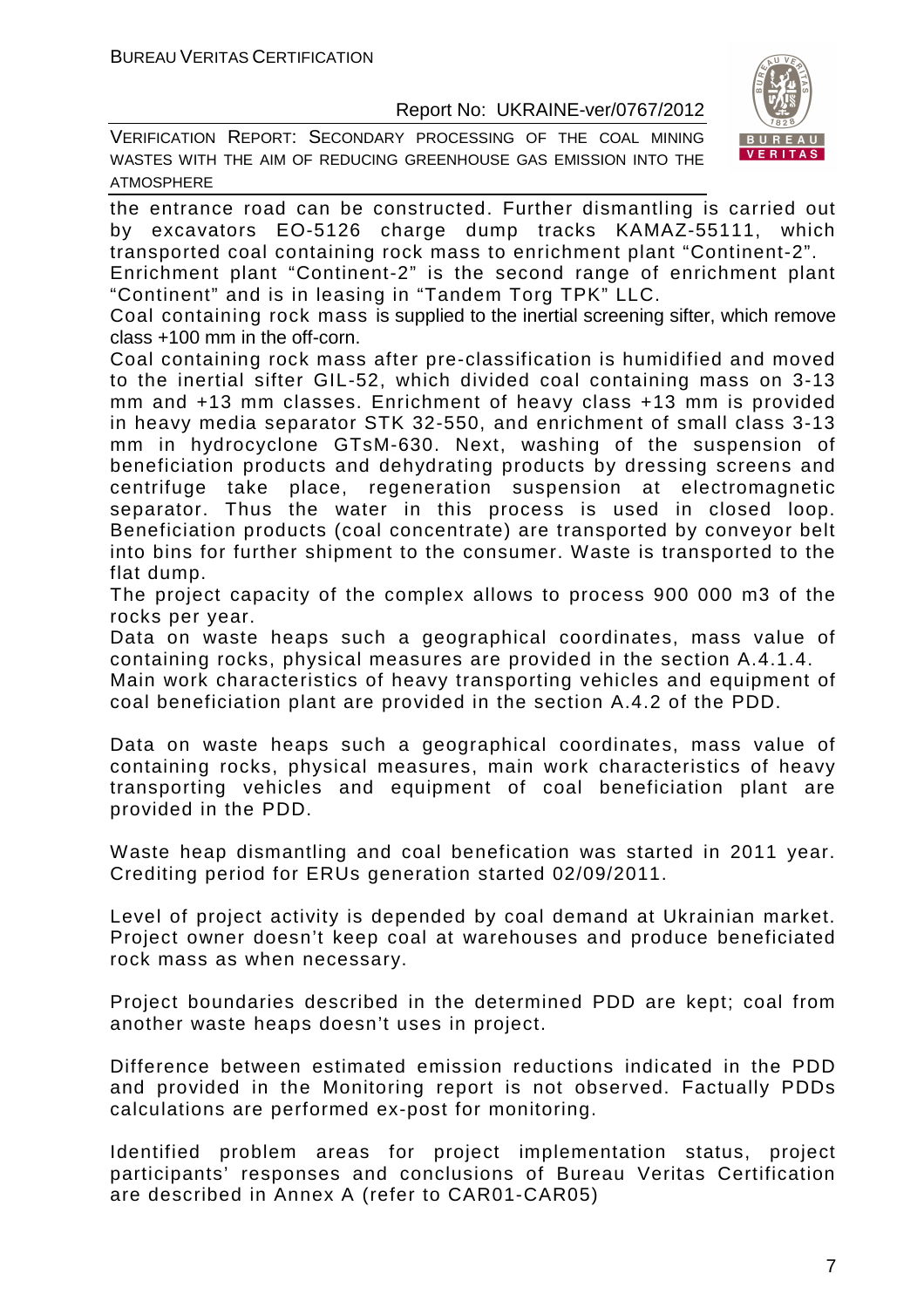

VERIFICATION REPORT: SECONDARY PROCESSING OF THE COAL MINING WASTES WITH THE AIM OF REDUCING GREENHOUSE GAS EMISSION INTO THE ATMOSPHERE

#### **3.4 Compliance of the monitoring plan with the monitoring methodology (94-98)**

For calculating the emission reductions, key factors, such as availability of work power and financing, seasonal coal requirement on Ukraine inside market, prices of diesel fuel and electric energy, influencing the baseline emissions and the activity level of the project and the emissions as well as risks associated with the project were taken into account, as appropriate.

Data sources used for calculating emission reductions, such as work forecasts, bookkeepers invoices, laboratory analysis samples, work logbooks are clearly identified, reliable and transparent.

Emission factors, including default emission factors, are selected by carefully balancing accuracy and reasonableness, and appropriately justified of the choice. Default emission factors, such as emission factor for electricity consumption, carbon content in diesel fuel and coal, are in line with Ukraine National GHG Inventory report for 1990-2010 years.

The calculation of emission reductions is based on conservative assumptions and the most plausible scenarios in a transparent manner.

Identified problem areas for compliance of the monitoring plan with the monitoring methodology, project participants' responses and conclusions of Bureau Veritas Certification are described in Annex A (refer to CAR06)

#### **3.5 Revision of monitoring plan (99-100)**

"Not applicable"

#### **3.6 Data management (101)**

The data and their sources, provided in monitoring report, are clearly identified, reliable and transparent.

The implementation of data collection procedures is in accordance with the monitoring plan, including the quality control and quality assurance procedures.

The function of the monitoring equipment, including its calibration status, is in order.

Consumption of diesel fuel is accounting by bookkeeper invoices.

The evidence and records used for the monitoring are maintained in a traceable manner. Initially data on value and quality of produced coal, track's load,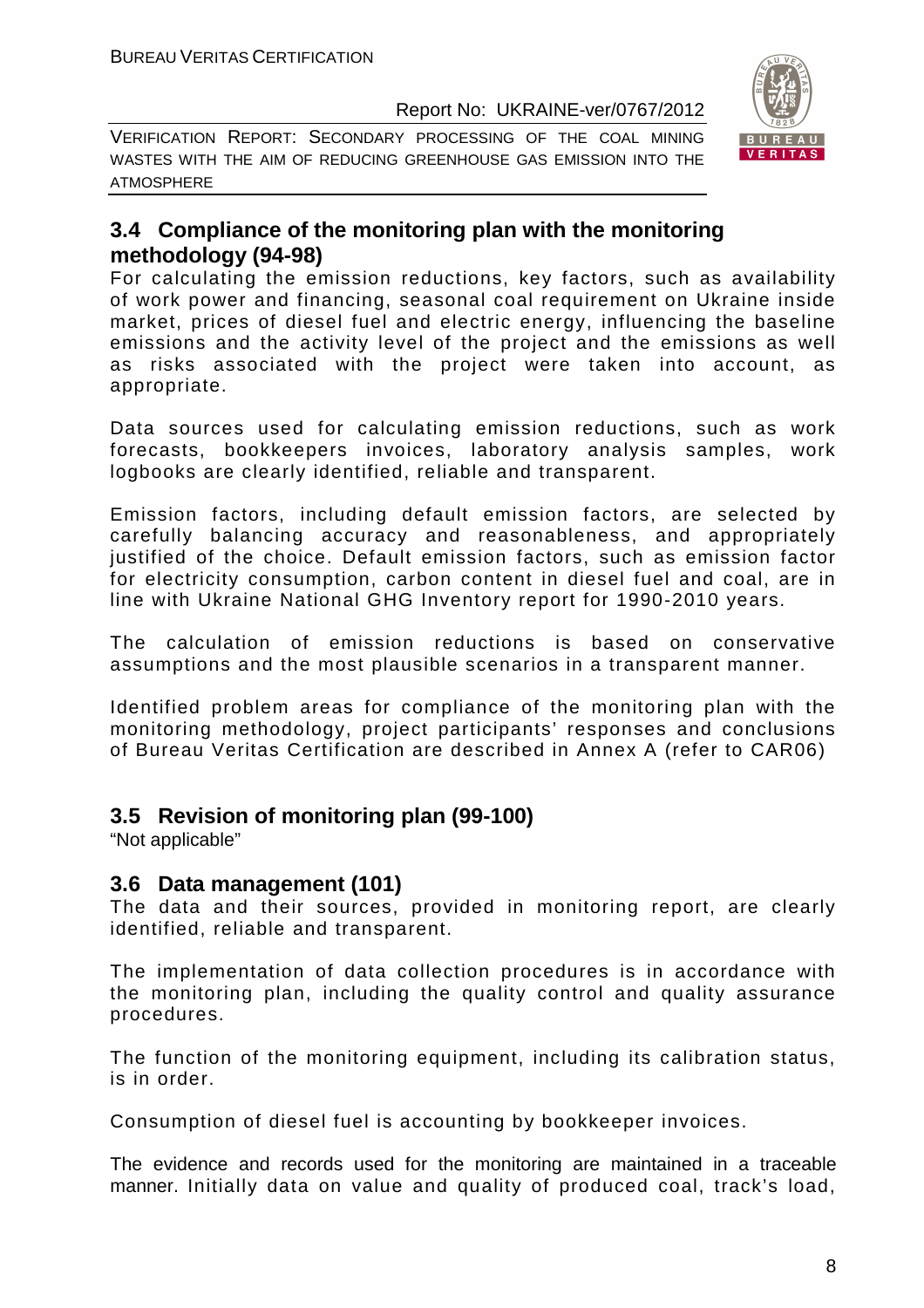VERIFICATION REPORT: SECONDARY PROCESSING OF THE COAL MINING WASTES WITH THE AIM OF REDUCING GREENHOUSE GAS EMISSION INTO THE ATMOSPHERE



diesel fuel consumption, waste heap mass quantity is obtained from logbooks of relevant work suppliers. The data on electricity consumed is obtained from monthly reports of Regional Electric Network.

The data required to monitor JI project is routinely collected within the normal operations of the "Fahivets Alchevsk" LLc and chemical laboratory of enrichment plant "Continent-2" LLC therefore JI monitoring is integral part of routine monitoring

The data collection and management system for the project is in accordance with the monitoring plan. Data monitoring and collection system described in the monitoring report is adequate and working.

Identified problem areas applicable for project data management, responses of project participants, Bureau Veritas Certification conclusions are listed in the Annex A Verification protocol (see CAR07, CAR08)

#### **3.7 Verification regarding programmes of activities (102-110)**

"Not applicable"

#### **4 VERIFICATION OPINION**

Bureau Veritas Certification has performed the initial,  $1<sup>st</sup>$  periodic verification of the "Secondary processing of the coal mining wastes with the aim of reducing greenhouse gas emission into the atmosphere" Project in Novodaryivka village, Rovenky borough council lands, Luhansk Region, Ukraine, which applies JI specific approach. The verification was performed on the basis of UNFCCC criteria and host country criteria and also on the criteria given to provide for consistent project operations, monitoring and reporting.

The verification consisted of the following three phases: i) desk review of the monitoring report against the project design and the baseline and monitoring plan; ii) follow-up interviews with project stakeholders; iii) resolution of outstanding issues and the issuance of the final verification report and opinion.

The management of SIA "Vidzeme Eko" is responsible for the preparation of the GHG emissions data and the reported GHG emissions reductions of the project on the basis set out within the project Monitoring and Verification Plan indicated in the final PDD version 2.0. The development and maintenance of records and reporting procedures in accordance with that plan, including the calculation and determination of GHG emission reductions from the project, is the responsibility of the management of the project.

Bureau Veritas Certification verified the Project Monitoring Report version 2.0 for the reporting period as indicated below. Bureau Veritas Certification confirms that the project is implemented as planned and described in approved project design documents. Installed equipment being essential for generating emission reduction runs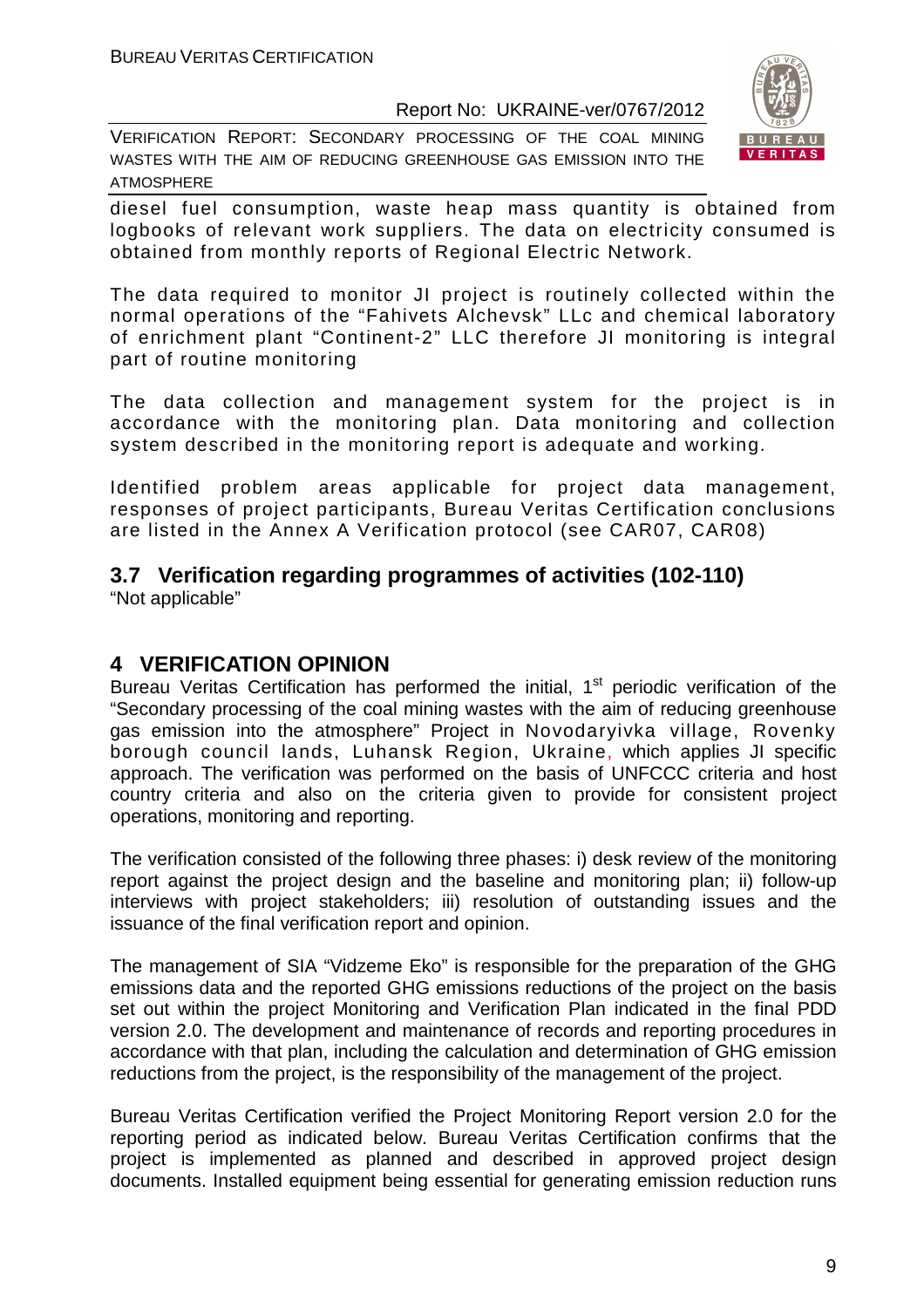VERIFICATION REPORT: SECONDARY PROCESSING OF THE COAL MINING WASTES WITH THE AIM OF REDUCING GREENHOUSE GAS EMISSION INTO THE ATMOSPHERE



reliably and is calibrated appropriately. The monitoring system is in place and the project is generating GHG emission reductions.

Bureau Veritas Certification can confirm that the GHG emission reduction is accurately calculated and is free of material errors, omissions, or misstatements. Our opinion relates to the project's GHG emissions and resulting GHG emissions reductions reported and related to the approved project baseline and monitoring, and its associated documents. Based on the information we have seen and evaluated, we confirm, with a reasonable level of assurance, the following statement:

| Reporting period: From 02/09/2011 to 30/09/2012 |             |                                       |
|-------------------------------------------------|-------------|---------------------------------------|
| <b>Baseline emissions</b>                       | : 20966     | tonnes of CO <sub>2</sub> equivalent. |
| <b>Project emissions</b>                        | : 1582117   | tonnes of CO <sub>2</sub> equivalent. |
| Leakages                                        | $: -475788$ | tonnes of CO <sub>2</sub> equivalent. |
| <b>Emission Reductions</b>                      | : 2036939   | tonnes of CO <sub>2</sub> equivalent. |
| From 02/09/2011 to 31/12/2011                   |             |                                       |
| <b>Baseline emissions</b>                       | :520956     | tonnes of CO <sub>2</sub> equivalent. |
| <b>Project emissions</b>                        | :6621       | tonnes of CO <sub>2</sub> equivalent. |
| Leakages                                        | $: -156666$ | tonnes of CO <sub>2</sub> equivalent. |
| <b>Emission Reductions</b>                      | : 671001    | tonnes of CO <sub>2</sub> equivalent. |
| From 01/01/2012 to 30/09/2012                   |             |                                       |
| <b>Baseline emissions</b>                       | : 1061161   | tonnes of CO <sub>2</sub> equivalent. |
| <b>Project emissions</b>                        | : 14345     | tonnes of CO <sub>2</sub> equivalent. |
| Leakages                                        | $: -319122$ | tonnes of CO <sub>2</sub> equivalent. |
| <b>Emission Reductions</b>                      | : 1365938   | tonnes of CO <sub>2</sub> equivalent. |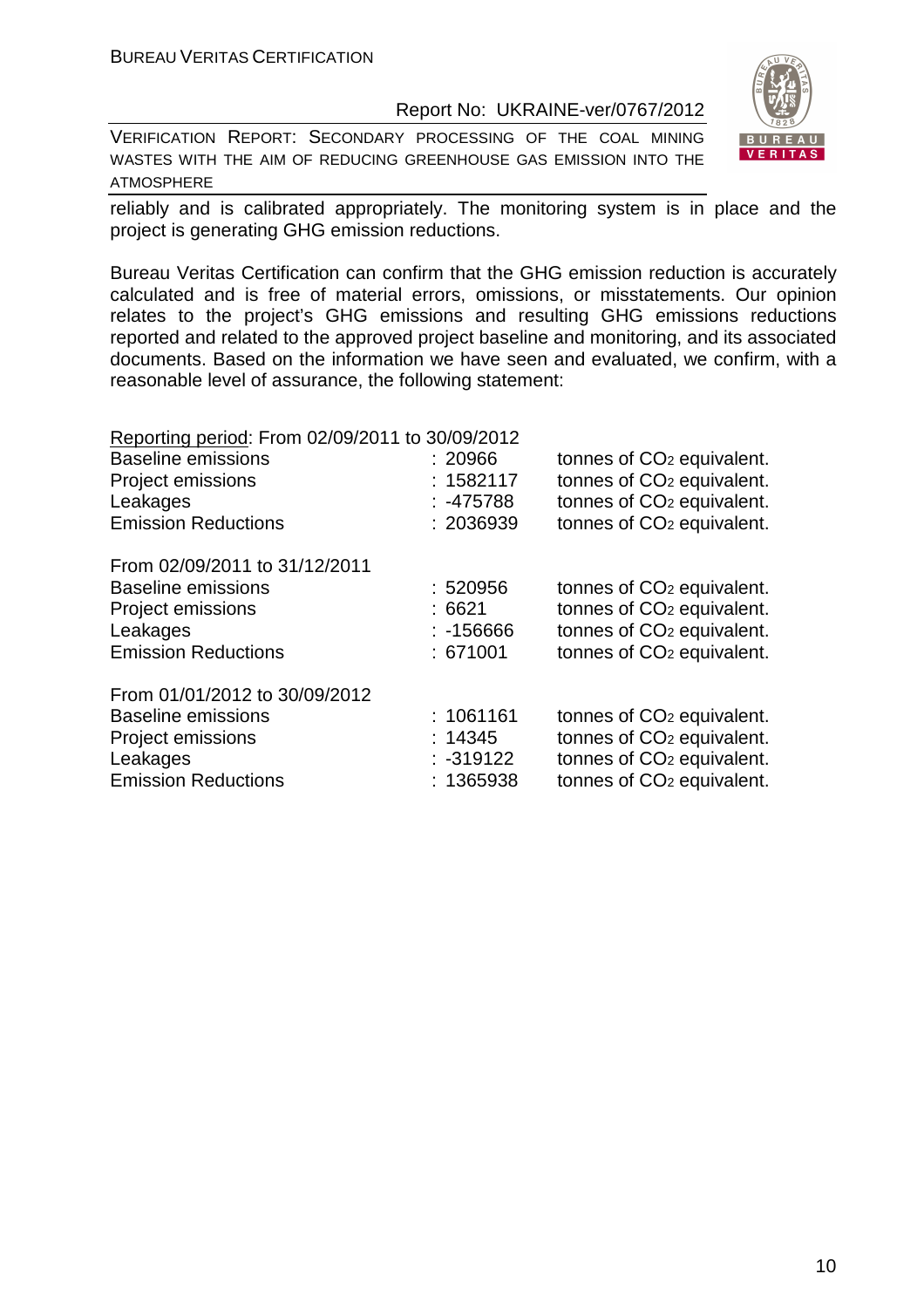VERIFICATION REPORT: SECONDARY PROCESSING OF THE COAL MINING WASTES WITH THE AIM OF REDUCING GREENHOUSE GAS EMISSION INTO THE ATMOSPHERE



#### **5 REFERENCES**

#### **Category 1 Documents:**

Documents provided by SIA "Vidzeme Eko" that relate directly to the GHG components of the project.

- /1/ Project Design Document "Secondary processing of the coal mining wastes with the aim of reducing greenhouse gas emission into the atmosphere" version 2.0 dated 25/09/2012
- /2/ Monitoring Report "Secondary processing of the coal mining wastes with the aim of reducing greenhouse gas emission into the atmosphere" version 1.0 dated 05.10.2012
- /3/ Monitoring Report "Secondary processing of the coal mining wastes with the aim of reducing greenhouse gas emission into the atmosphere" version 2.0 dated 25.10.2012
- /4/ ERUs calculation Excel-file «Calculation\_TandemK.xls»
- /5/ Letter of Approval #2927/23/7 dated 05/10/2012 issued by State Environment Investment Agency
- /6/ Letter of Approval #12.2-02/13367 dated 04/10/2012 issued by Ministry of Environment Protection and regional Development of Republic Latvia

#### **Category 2 Documents:**

Background documents related to the design and/or methodologies employed in the design or other reference documents.

- /1/ Passport: waste heap #1 of Vahrusheva mine
- /2/ Passport: waste heap #2 of Vahrusheva mine
- /3/ Purchase and Sell Agreement of carbonaceous rock # 8k/01-2011 from 01/09/2011 between "Torgivelna firma "Yuvant I K" and "TANDEM TORG TPK" Ltd
- /4/ Purchase and Sell Agreement of carbonaceous rock # 12k/01-2012 from 01/01/2012 between "Torgivelna firma "Yuvant I K" and "TANDEM TORG TPK" Ltd
- /5/ Delivery and acceptance certificate of carbonaceous rock (for November 2011) from 03/12/2011 between "Torgivelna firma "Yuvant I K" and "TANDEM TORG TPK" Ltd
- /6/ Delivery and acceptance certificate of carbonaceous rock (for March 2012) from 02/04/2012 between "Torgivelna firma "Yuvant I K" and "TANDEM TORG TPK" Ltd
- /7/ Lease agreement of non-residential premises (enrichment plant) #08/16а-2011from 01/09/2011 between PE "Continent" and "TANDEM TORG TPK" Ltd
- /8/ Delivery and acceptance certificate of non-residential premises (enrichment plant) from 02/09/2011 between PE "Continent" and "TANDEM TORG TPK" Ltd
- /9/ EIA: conclusion of the state ecological expertise #04-12-4335-144 from 19/12/2005
- /10/ EIA: conclusion of the state ecological expertise #1918from 20/12/2005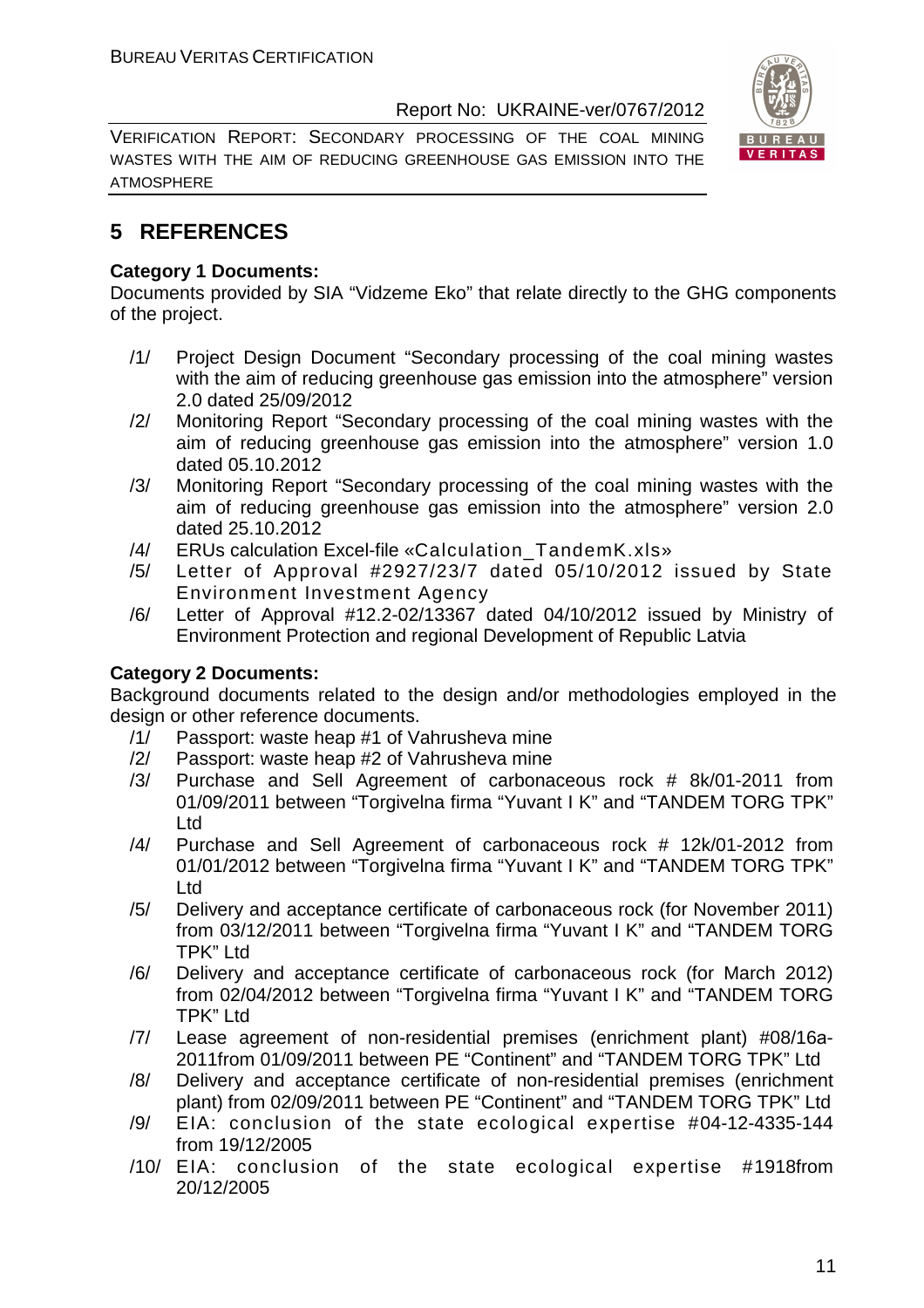VERIFICATION REPORT: SECONDARY PROCESSING OF THE COAL MINING WASTES WITH THE AIM OF REDUCING GREENHOUSE GAS EMISSION INTO THE ATMOSPHERE



- /11/ Order #2 of "TANDEM TORG TPK" Ltd director from 15/07/2011 about consideration of Kyoto Protocol involvement
- /12/ Attestation certificate of the chemical Laboratory #R064/2006 from 09/06/2006, #RO71/2009 from 05/06/2009 and #RO73/2012 from 06/06/2012
- /13/ Agreement of waste heap exploitation and freight traffic #11pg/09-2011 from 01/09/2011 between OJSC "Fahivets Alchevsk" and "TANDEM TORG TPK" Ltd
- /14/ Delivery and acceptance certificate of freight traffic completion according to the Agreement of waste heap exploitation and freight traffic activity services #11pg/09-2011 from 01/09/2011 between OJSC "Fahivets Alchevsk" and "TANDEM TORG TPK" Ltd from 03/10/2011 (for September 2011) and from 04/01/2012 (for December 2011)
- /15/ Delivery and acceptance certificate of diesel fuel according to the Agreement of waste heap dismantling and freight traffic activity services #11pg/09-2011 from 01/09/2011 between OJSC "Fahivets Alchevsk" and "TANDEM TORG TPK" Ltd from 04/01/2012 (for December 2011) and from 01/02/2012 (for January 2012)
- /16/ Delivery and acceptance certificate of coal products according to the Purchase and Sell Agreement #6p/01-2011 from 01/09/2011 between "Optovyk" Ltd and "TANDEM TORG TPK" Ltd from 02/11/2011 (for October 2011)
- /17/ Delivery and acceptance certificate of coal products according to the Purchase and Sell Agreement #4u-2011/01 from 01/09/2011 between PE "Vuglepostavka" and "TANDEM TORG TPK" Ltd from 02/11/2011 (for October 2011)
- /18/ Delivery and acceptance certificate of coal products according to the Purchase and Sell Agreement #01/01-2011u from 01/09/2011 between "Elit-Petrolium" Ltd and "TANDEM TORG TPK" Ltd from 02/11/2011 (for October 2011)
- /19/ Passport . Automobile electronic scales tensometric VA-60E-1

#### **Persons interviewed:**

List persons interviewed during the verification or persons that contributed with other information that are not included in the documents listed above.

- /1/ Gints KIavinsh SIA "Vidzeme Eko" JI Project Manager
- /2/ Tymofeev Sergiy Petrovych SIA "Vidzeme Eko" JI Consultant
- /3/ Stah Yuri Mykhailovych SIA "Vidzeme Eko" JI Consultant
- /4/ Berezhko Roman Yuriyovich Director of "Tandem Torg TPK" LLC
- /5/ Boiko Oleksandr Anatolievych Head shifts man of "Tandem Torg TPK" LLC
- /6/ Bazylskyi Sergii Mykolayovych power engineering specialist of "Tandem Torg TPK" LLC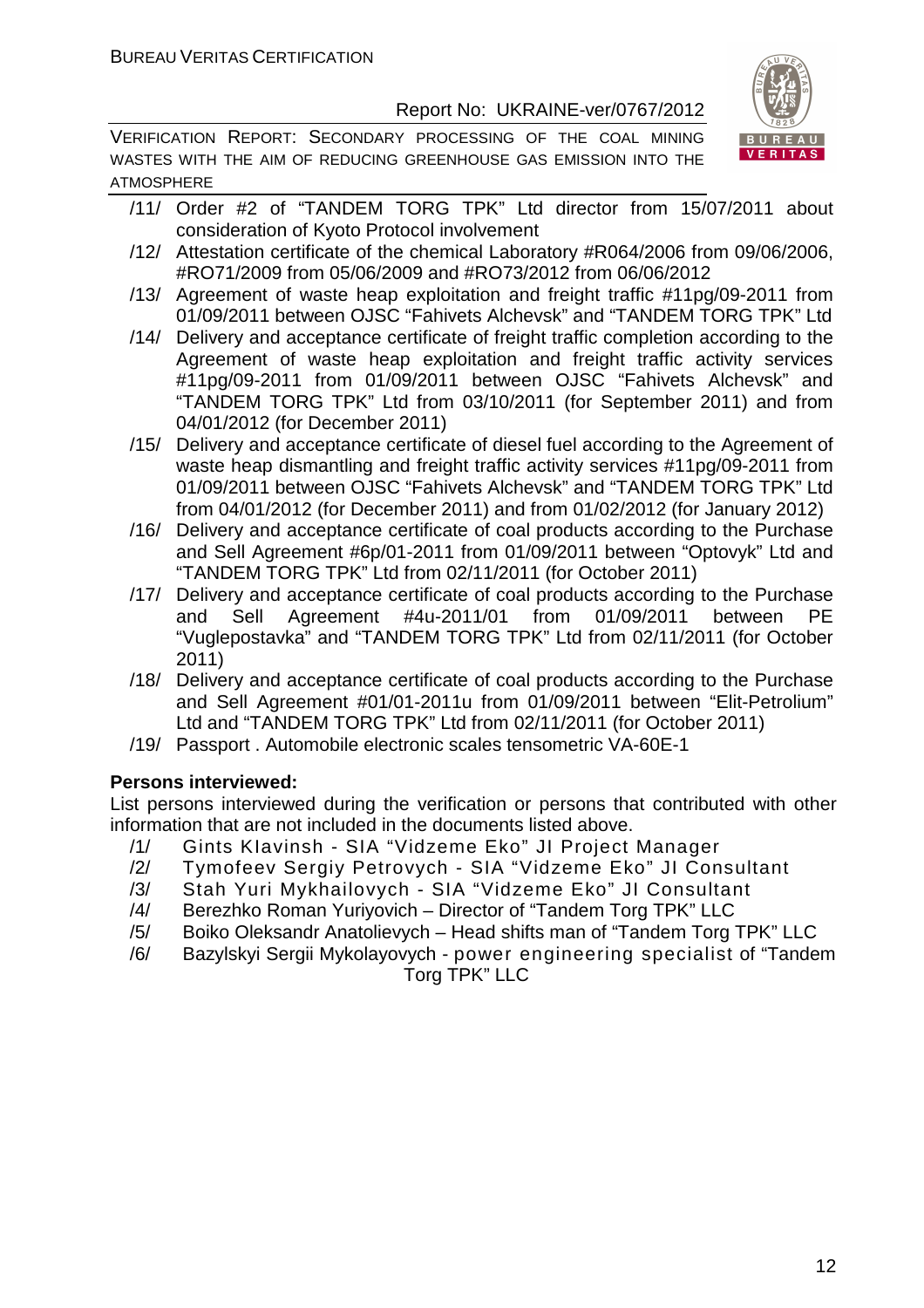VERIFICATION REPORT: SECONDARY PROCESSING OF THE COAL MINING WASTES WITH THE AIM OF REDUCING GREENHOUSE GAS EMISSION INTO THE ATMOSPHERE



APPENDIX A: VERIFICATION PROTOCOL

#### **VERIFICATION PROTOCOL**

**Check list for verification, according to the JOINT IMPLEMENTATION DETERMINATION AND VERIFICATION MANUAL (Version 01)** 

| <b>DVM</b><br><b>Paragra</b> | <b>Check Item</b>                                                                                                                                                                                                                                                                   | <b>Initial finding</b>                                                                                                                                                                                                                                                                                   | <b>Draft</b><br><b>Conclusio</b>                      | <b>Final</b><br><b>Conclusio</b>                              |
|------------------------------|-------------------------------------------------------------------------------------------------------------------------------------------------------------------------------------------------------------------------------------------------------------------------------------|----------------------------------------------------------------------------------------------------------------------------------------------------------------------------------------------------------------------------------------------------------------------------------------------------------|-------------------------------------------------------|---------------------------------------------------------------|
| ph                           |                                                                                                                                                                                                                                                                                     |                                                                                                                                                                                                                                                                                                          | $\mathsf{n}$                                          | $\mathsf{n}$                                                  |
|                              | <b>Project approvals by Parties involved</b>                                                                                                                                                                                                                                        |                                                                                                                                                                                                                                                                                                          |                                                       |                                                               |
| 90                           | Has the DFPs of at least one Party<br>involved, other than the host Party,<br>issued a written project approval when<br>submitting the first verification report to  <br>the secretariat for publication in<br>accordance with paragraph 38 of the JI<br>guidelines, at the latest? | The project was approved by both Parties<br>involved. Letter of Approval #2927/23/7 dated<br>05/10/2012 has been issued by State Environment<br>Investment Agency. Letter of Approval 12.2-<br>02/12367 has been issued 04.10.2012 by<br>Respublic Latvia                                                | <b>OK</b>                                             | <b>OK</b>                                                     |
| 91                           | Are all the written project approvals by<br>Parties involved unconditional?                                                                                                                                                                                                         | The written project approvals are unconditional                                                                                                                                                                                                                                                          | <b>OK</b>                                             | <b>OK</b>                                                     |
|                              | <b>Project implementation</b>                                                                                                                                                                                                                                                       |                                                                                                                                                                                                                                                                                                          |                                                       |                                                               |
| 92                           | Has the project been implemented in<br>accordance with the PDD regarding<br>which the determination has been<br>deemed final and is so listed on the<br><b>UNFCCC JI website?</b>                                                                                                   | CAR01<br>Please provide reference on PDD published at<br><b>UNFCCC</b> website<br>CAR02<br>The MR indicates in the section A.7 table 1 that<br>values of ERUs obtained in 2012 year is differ than<br>indicated in the PDD by difference in monitoring<br>period duration. This is not fully reasonably, | CAR01<br>CAR02<br>CAR03<br>CAR04<br>CAR <sub>05</sub> | <b>OK</b><br><b>OK</b><br><b>OK</b><br><b>OK</b><br><b>OK</b> |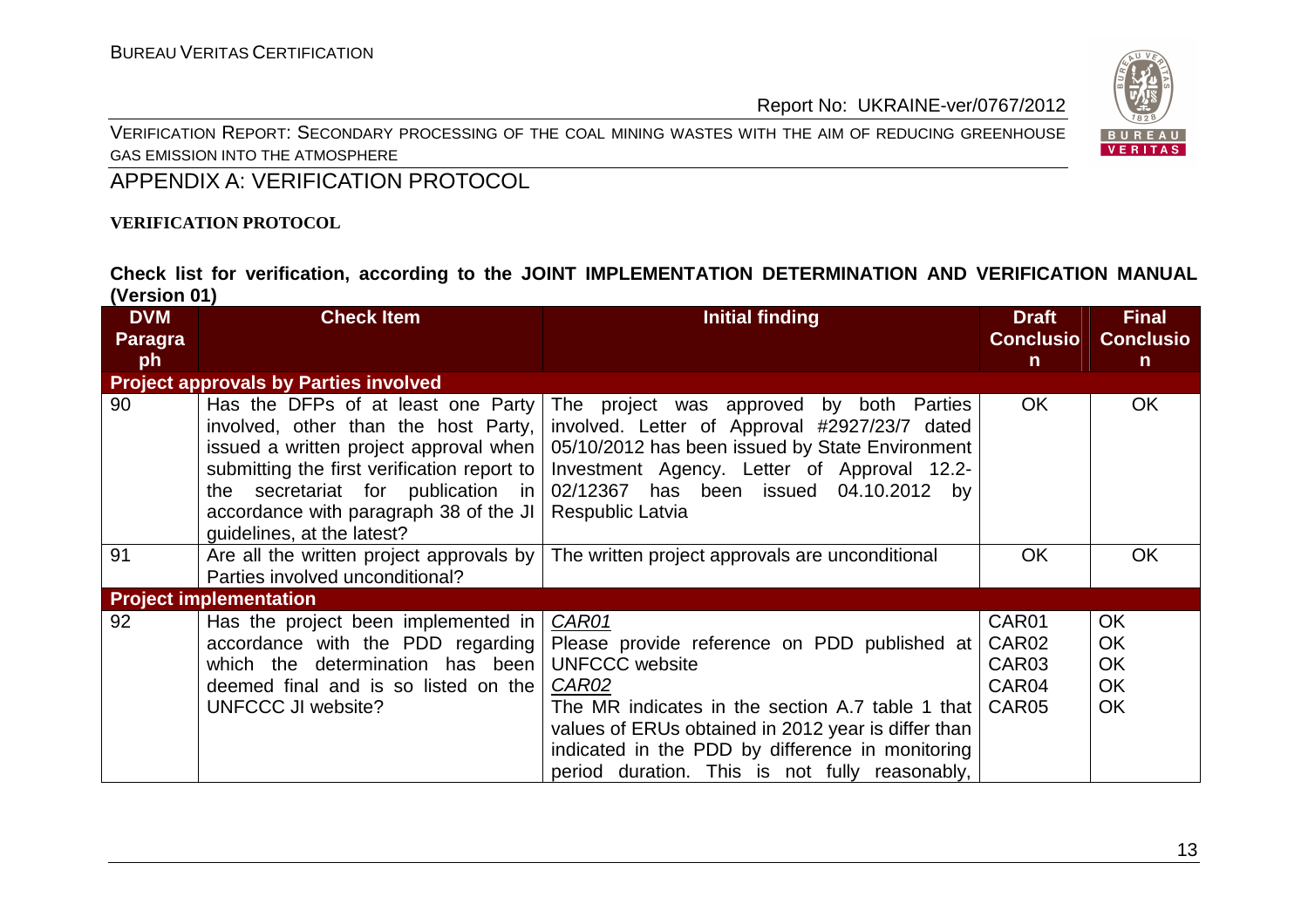

#### VERIFICATION REPORT: SECONDARY PROCESSING OF THE COAL MINING WASTES WITH THE AIM OF REDUCING GREENHOUSE GAS EMISSION INTO THE ATMOSPHERE

| <b>DVM</b>     | <b>Check Item</b>                        | <b>Initial finding</b>                                                                          | <b>Draft</b>     | <b>Final</b>     |
|----------------|------------------------------------------|-------------------------------------------------------------------------------------------------|------------------|------------------|
| <b>Paragra</b> |                                          |                                                                                                 | <b>Conclusio</b> | <b>Conclusio</b> |
| ph             |                                          |                                                                                                 | $\mathsf{n}$     | $\mathbf n$      |
|                |                                          | because values in PDD for 2012 year are obtained                                                |                  |                  |
|                |                                          | on the basis of ex-post estimations and data for 8<br>months of 2012 is factual. Please provide |                  |                  |
|                |                                          | adequate explanation                                                                            |                  |                  |
|                |                                          | CAR03                                                                                           |                  |                  |
|                |                                          | Please add in the MR description of implemented                                                 |                  |                  |
|                |                                          | project measures and note if any additional                                                     |                  |                  |
|                |                                          | equipment was installed during the monitoring                                                   |                  |                  |
|                |                                          | period                                                                                          |                  |                  |
|                |                                          | CAR04                                                                                           |                  |                  |
|                |                                          | Please add more detailed information on roles and                                               |                  |                  |
|                |                                          | responsibilities of the third parties involved in the                                           |                  |                  |
|                |                                          | project                                                                                         |                  |                  |
|                |                                          | CAR05                                                                                           |                  |                  |
|                |                                          | Please correct date of waste heap dismantling                                                   |                  |                  |
| 93             | What is the status of operation of the   | begun in the section A.6<br>The project is in operation during the monitoring                   | <b>OK</b>        | <b>OK</b>        |
|                | project during the monitoring period?    | period                                                                                          |                  |                  |
|                | <b>Compliance with monitoring plan</b>   |                                                                                                 |                  |                  |
| 94             | Did the monitoring occur in accordance   | The monitoring was provided in accordance with $\overline{\phantom{a}}$ OK                      |                  | <b>OK</b>        |
|                | with the monitoring plan included in the | the monitoring plan included in the PDD which is                                                |                  |                  |
|                | PDD regarding which the determination    | published at UNFCCC website and which                                                           |                  |                  |
|                | has been deemed final and is so listed   | determination has been deemed final                                                             |                  |                  |
|                | on the UNFCCC JI website?                |                                                                                                 |                  |                  |
| 95(a)          | For calculating the emission reductions  | Key factors listed in the section 23 (b) (i)-(vii) of $\vert$ OK                                |                  | <b>OK</b>        |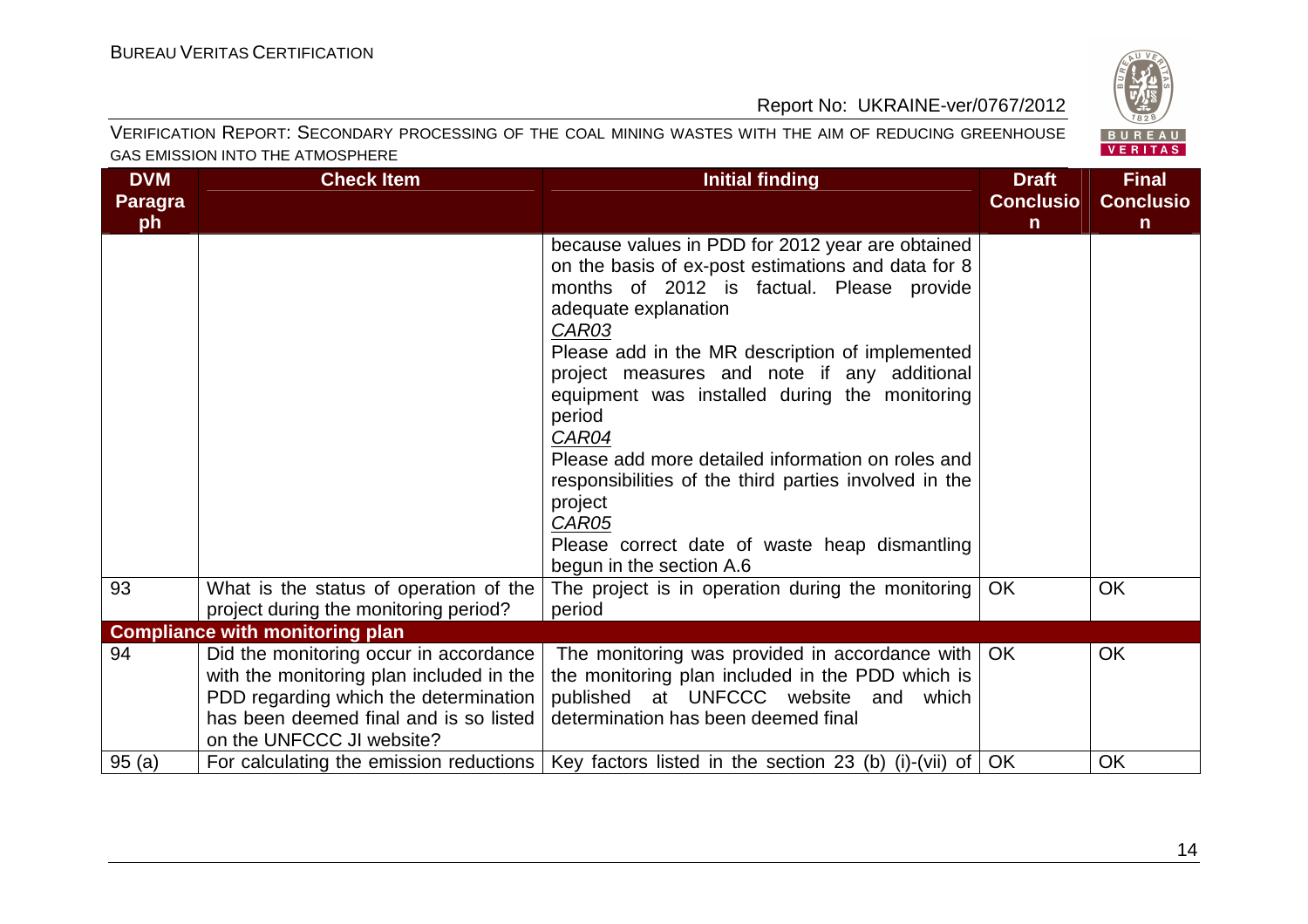

#### VERIFICATION REPORT: SECONDARY PROCESSING OF THE COAL MINING WASTES WITH THE AIM OF REDUCING GREENHOUSE GAS EMISSION INTO THE ATMOSPHERE

| <b>DVM</b>     | <b>Check Item</b>                                                                                                                                                                                                                                                                                                            | <b>Initial finding</b>                                                                                                                                                                                              | <b>Draft</b>     | <b>Final</b>     |
|----------------|------------------------------------------------------------------------------------------------------------------------------------------------------------------------------------------------------------------------------------------------------------------------------------------------------------------------------|---------------------------------------------------------------------------------------------------------------------------------------------------------------------------------------------------------------------|------------------|------------------|
| <b>Paragra</b> |                                                                                                                                                                                                                                                                                                                              |                                                                                                                                                                                                                     | <b>Conclusio</b> | <b>Conclusio</b> |
| ph             |                                                                                                                                                                                                                                                                                                                              |                                                                                                                                                                                                                     | $\mathsf{n}$     | $\mathsf{n}$     |
|                | or enhancements of net removals, were<br>key factors, e.g. those listed in 23 (b)<br>(i)-(vii) above, influencing the baseline<br>emissions or net removals and the<br>activity level of the project and the<br>emissions or removals as well as risks<br>associated with the project taken into<br>account, as appropriate? | DVM influencing the baseline emissions and the<br>activity level of the project, as well as the risks<br>associated with the project are taken into account                                                         |                  |                  |
| 95(b)          | Are data sources used for calculating<br>emission reductions or enhancements<br>of net removals clearly identified,<br>reliable and transparent?                                                                                                                                                                             | The data sources used for calculating the emission  <br>reduction are clearly identified, reliable and<br>transparent.                                                                                              | OK.              | <b>OK</b>        |
| 95(c)          | Are emission factors, including default<br>emission factors, if used for calculating<br>emission<br>the<br>reductions<br>or<br>enhancements of net<br>removals,<br>carefully<br>balancing<br>selected<br>by<br>accuracy and reasonableness, and<br>appropriately justified of the choice?                                    | The emission factors used for emission reduction<br>calculations are used in line with National GHG<br>Inventory Report for 1990-2010 years, approved<br>by SEIA                                                    | OK.              | <b>OK</b>        |
| 95(d)          | the<br>calculation<br>0f<br>ls.<br>emission<br>reductions or enhancements of net<br>removals<br>based<br>conservative<br>on<br>assumptions and the most plausible<br>scenarios in a transparent manner?                                                                                                                      | The calculation of emission reductions are based<br>on conservative assumptions and the most<br>plausible future scenarios<br><b>CAR06</b><br>Please correct designation of units in the section<br>B.2.1 and B.2.3 | CAR06            | <b>OK</b>        |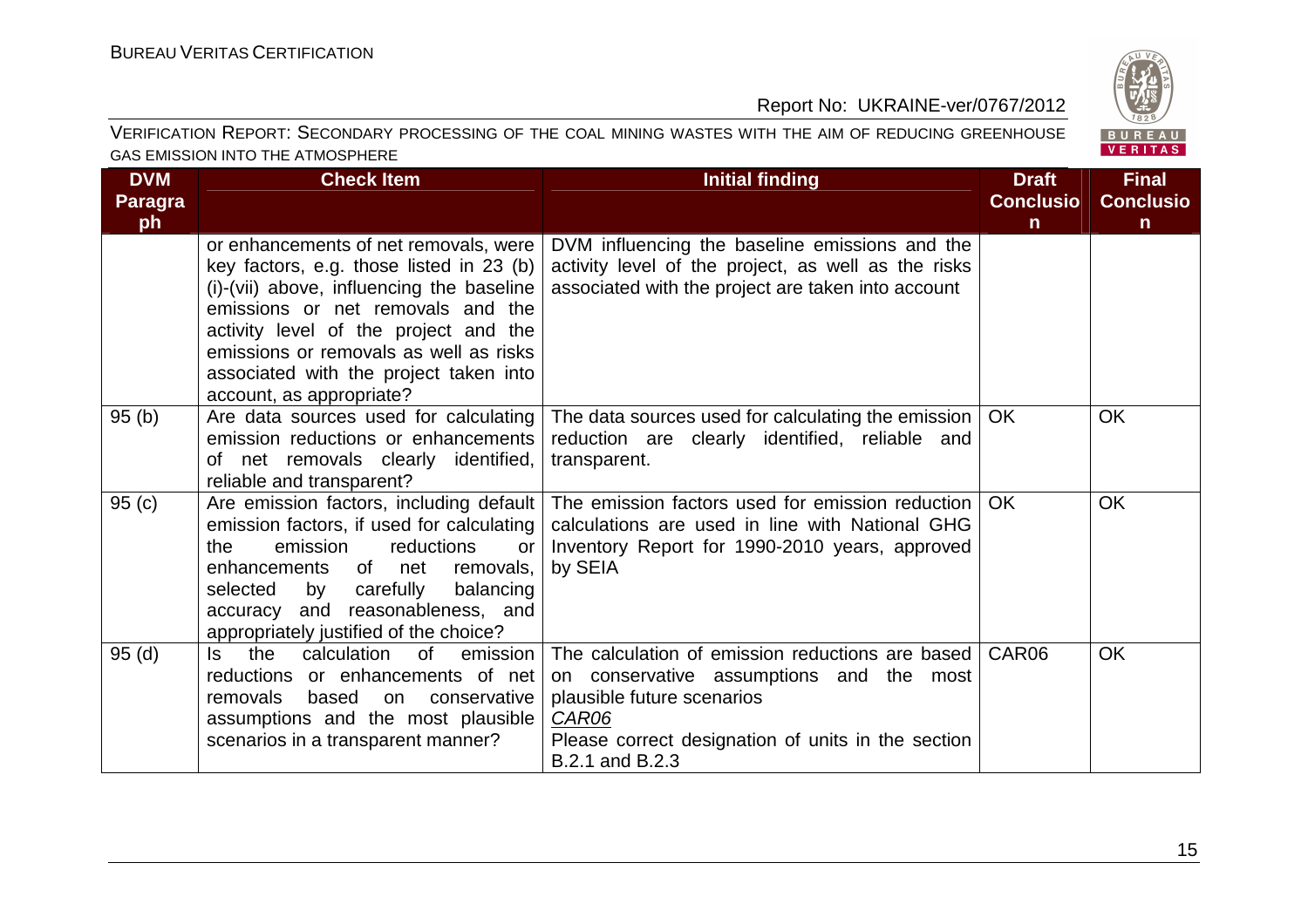$\begin{array}{ccccccccccccccccc}\n\hline\n\end{array}$ 

#### Report No: UKRAINE-ver/0767/2012

| VERIFICATION REPORT: SECONDARY PROCESSING OF THE COAL MINING WASTES WITH THE AIM OF REDUCING GREENHOUSE |                                                                                                                                                                                                                                                                  |                                                                                                                                                                                                        |                                                  | BUREAU<br><b>VERITAS</b>              |
|---------------------------------------------------------------------------------------------------------|------------------------------------------------------------------------------------------------------------------------------------------------------------------------------------------------------------------------------------------------------------------|--------------------------------------------------------------------------------------------------------------------------------------------------------------------------------------------------------|--------------------------------------------------|---------------------------------------|
| GAS EMISSION INTO THE ATMOSPHERE                                                                        |                                                                                                                                                                                                                                                                  |                                                                                                                                                                                                        |                                                  |                                       |
| <b>DVM</b><br><b>Paragra</b><br>ph                                                                      | <b>Check Item</b>                                                                                                                                                                                                                                                | <b>Initial finding</b>                                                                                                                                                                                 | <b>Draft</b><br><b>Conclusio</b><br>$\mathsf{n}$ | <b>Final</b><br><b>Conclusio</b><br>n |
|                                                                                                         | Applicable to JI SSC projects only_Not applicable                                                                                                                                                                                                                |                                                                                                                                                                                                        |                                                  |                                       |
|                                                                                                         | Applicable to bundled JI SSC projects only_Not applicable                                                                                                                                                                                                        |                                                                                                                                                                                                        |                                                  |                                       |
|                                                                                                         | <b>Revision of monitoring plan</b>                                                                                                                                                                                                                               |                                                                                                                                                                                                        |                                                  |                                       |
|                                                                                                         | Applicable only if monitoring plan is revised by project participant                                                                                                                                                                                             |                                                                                                                                                                                                        |                                                  |                                       |
| 99(a)                                                                                                   | Did the project participants provide an $\vert$ the project participants provides<br>appropriate justification for the justification for the proposed revision<br>proposed revision?                                                                             | adequate                                                                                                                                                                                               | <b>OK</b>                                        | <b>OK</b>                             |
| 99(b)                                                                                                   | the accuracy and/or applicability of<br>information collected compared to the $\vert$<br>without  <br>original<br>monitoring<br>plan<br>changing conformity with the relevant<br>regulations<br>for<br>rules<br>and<br>the<br>establishment of monitoring plans? | Does the proposed revision improve The proposed revision improves the accuracy of<br>data calculated comparing to the original<br>monitoring plan without changes of relevant rules<br>and regulations | OK.                                              | <b>OK</b>                             |
| <b>Data management</b>                                                                                  |                                                                                                                                                                                                                                                                  |                                                                                                                                                                                                        |                                                  |                                       |
| 101 $(a)$                                                                                               | procedures in accordance with the<br>monitoring plan, including the quality<br>control<br>quality<br>and<br>assurance<br>procedures?                                                                                                                             | Is the implementation of data collection   The implementation of data collection procedures<br>is in line with the monitoring plan, including quality<br>control and quality assurance procedures      | OK.                                              | <b>OK</b>                             |
| 101(b)                                                                                                  | Is the function of the monitoring<br>equipment, including its calibration<br>status, in order?                                                                                                                                                                   | CAR07<br>Please provide full list of project measuring<br>equipment with data on calibrations and<br>replacement of measuring devices                                                                  | CAR07                                            | <b>OK</b>                             |
| 101(c)                                                                                                  |                                                                                                                                                                                                                                                                  | Are the evidence and records used for The evidences and records used for<br>the                                                                                                                        | OK                                               | <b>OK</b>                             |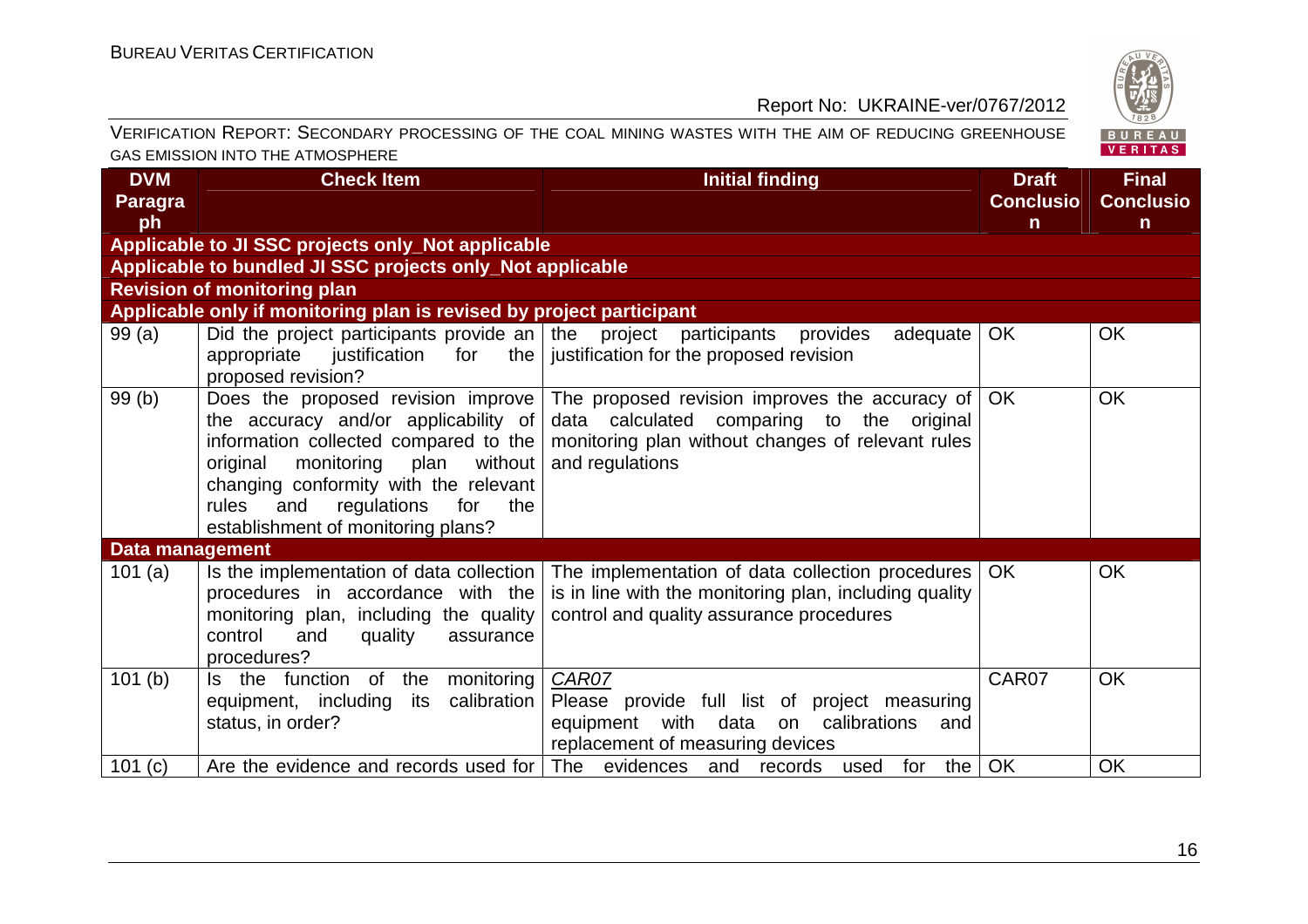

| VERIFICATION REPORT: SECONDARY PROCESSING OF THE COAL MINING WASTES WITH THE AIM OF REDUCING GREENHOUSE |
|---------------------------------------------------------------------------------------------------------|
| GAS EMISSION INTO THE ATMOSPHERE                                                                        |

| <b>DVM</b><br>Paragra<br><b>ph</b>                                                                  | <b>Check Item</b>                                                                                          | Initial finding                                                                                                                                                                                | <b>Draft</b><br><b>Conclusio</b><br>$\mathsf{n}$ | <b>Final</b><br><b>Conclusio</b><br>n. |
|-----------------------------------------------------------------------------------------------------|------------------------------------------------------------------------------------------------------------|------------------------------------------------------------------------------------------------------------------------------------------------------------------------------------------------|--------------------------------------------------|----------------------------------------|
|                                                                                                     | monitoring<br>maintained<br>the<br>-in<br>a<br>traceable manner?                                           | monitoring are maintained in a traceable manner                                                                                                                                                |                                                  |                                        |
| $101$ (d)                                                                                           | Is the data collection and management<br>system for the project in accordance<br>with the monitoring plan? | CAR08<br>Please note in the MR that the data monitored and<br>required for ERUs calculations will be kept two<br>years after the last ERUs transfer and provide<br>reference on relevant order | CAR08                                            | <b>OK</b>                              |
| Verification regarding programmes of activities (additional elements for assessment)_Not applicable |                                                                                                            |                                                                                                                                                                                                |                                                  |                                        |
| Applicable to sample-based approach only_Not applicable                                             |                                                                                                            |                                                                                                                                                                                                |                                                  |                                        |

#### **Table 2 Resolution of Corrective Action and Clarification Requests**

| Draft report clarification and corrective Ref. to<br>action requests by verification team | checklis<br>questio<br>n in<br>table 1 | <b>Summary</b><br>response                       | <b>of</b> | project |                                                                                                            | participant   Verification team conclusion |
|-------------------------------------------------------------------------------------------|----------------------------------------|--------------------------------------------------|-----------|---------|------------------------------------------------------------------------------------------------------------|--------------------------------------------|
| CAR01<br>Please provide reference on PDD published<br>at UNFCCC website                   | 92                                     | Provided, Section A.7: reference on<br>L/details |           |         | PDD published at UNFCCC website:<br>http://ji.unfccc.int/JIITLProject/DB/X3O<br>Z7BAAJJ9MFPXTN1P5EXXBSUQ4Y | The issue is closed                        |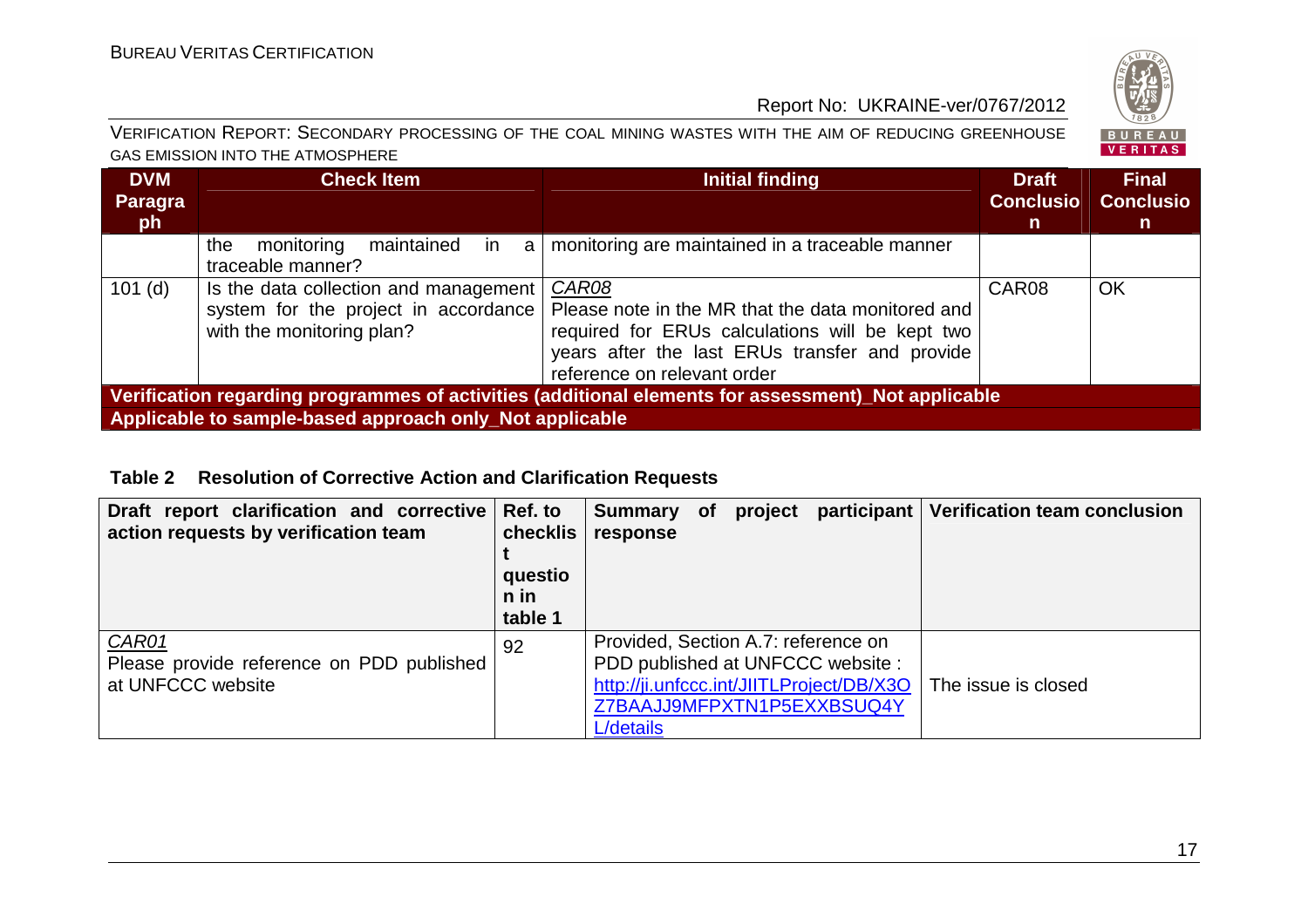

#### VERIFICATION REPORT: SECONDARY PROCESSING OF THE COAL MINING WASTES WITH THE AIM OF REDUCING GREENHOUSE GAS EMISSION INTO THE ATMOSPHERE

| CAR02<br>The MR indicates in the section A.7 table 1<br>that values of ERUs obtained in 2012 year is<br>differ than indicated in the PDD by difference<br>in monitoring period duration. This is not fully<br>reasonably, because values in PDD for 2012<br>year are obtained on the basis of ex-post<br>estimations and data for 8 months of 2012 is<br>factual. Please provide adequate explanation | 92 | Project participants during the first 8 months<br>in 2012 used actual data for calculations, and<br>for the last 4 months - predictable. Therefore,<br>in the monitoring report, which covers 8<br>months in 2012, the difference between values<br>of emission reductions from the data in the<br>PDD consists only of predictable reductions<br>during the last 4 months in 2012 | The issue is closed |
|-------------------------------------------------------------------------------------------------------------------------------------------------------------------------------------------------------------------------------------------------------------------------------------------------------------------------------------------------------------------------------------------------------|----|------------------------------------------------------------------------------------------------------------------------------------------------------------------------------------------------------------------------------------------------------------------------------------------------------------------------------------------------------------------------------------|---------------------|
| CAR03<br>Please add in the MR description<br>. of<br>implemented project measures and note if<br>any additional equipment was installed during<br>the monitoring period                                                                                                                                                                                                                               | 92 | Section<br>B.1:<br>Added,<br>the<br>For<br>the project<br>the<br>measurement in<br>equipment is used, listed in Table 2,<br>Section B.1.2.<br>Project equipment used for the rock<br>mass sorting has not been replaced<br>during the monitoring period and<br>additional equipment has not been<br>installed.                                                                     | The issue is closed |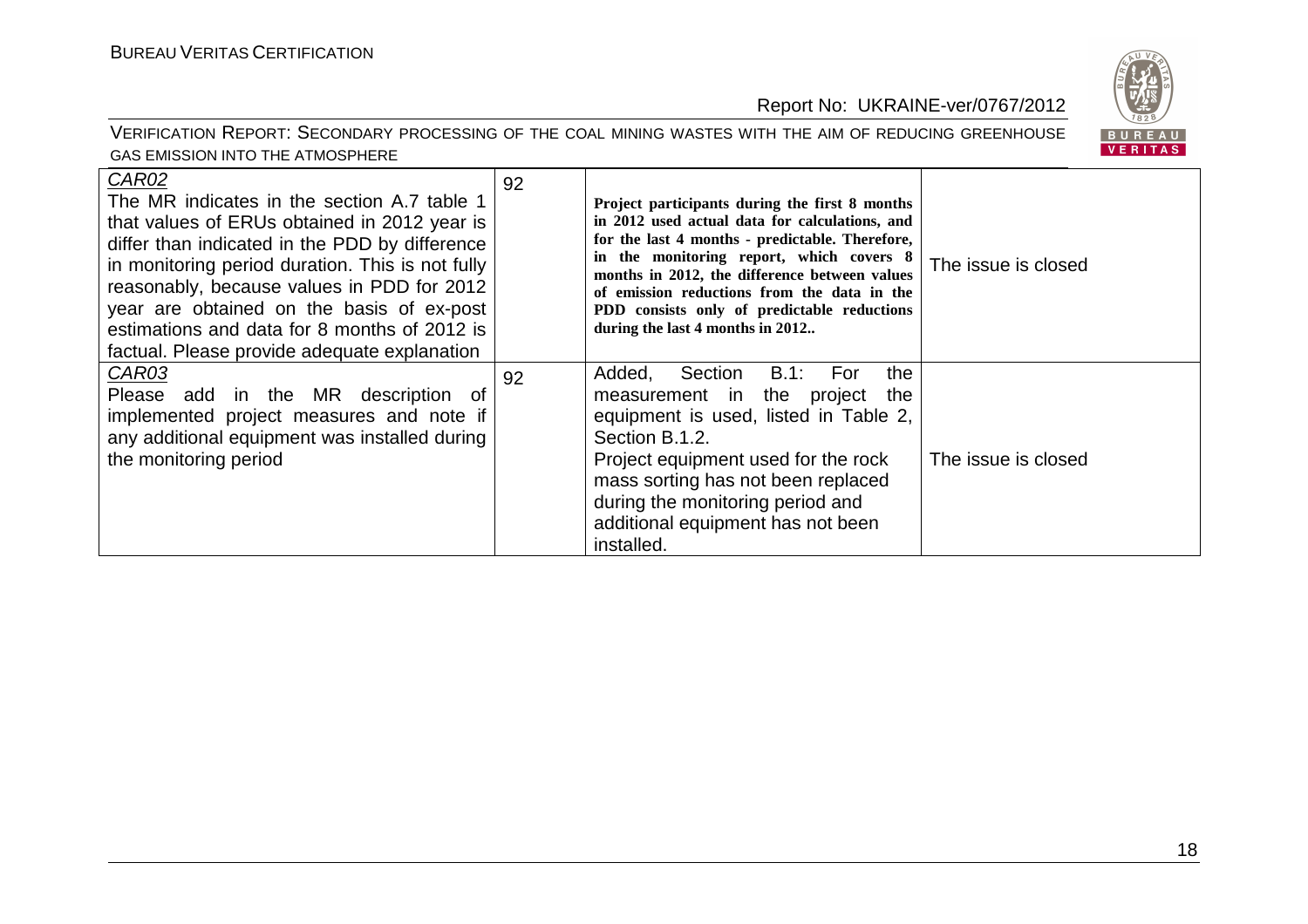BUREAU<br>VERITAS

#### Report No: UKRAINE-ver/0767/2012

#### VERIFICATION REPORT: SECONDARY PROCESSING OF THE COAL MINING WASTES WITH THE AIM OF REDUCING GREENHOUSE GAS EMISSION INTO THE ATMOSPHERE

| CAR04<br>Please add more detailed information on<br>roles and responsibilities of the third parties<br>involved in the project        | 92     | Next follow was indicated:<br><b>B.1.4. Involvement of Third Parties:</b><br>Centers<br>of<br>metrology<br>and<br>standardization:<br>SC "Luganskstandardmetrologiya"<br>Contractors of dismantling and sorting<br>of dump:<br>"Fahivets Alchevsk" Ltd.;                              |                     |
|---------------------------------------------------------------------------------------------------------------------------------------|--------|---------------------------------------------------------------------------------------------------------------------------------------------------------------------------------------------------------------------------------------------------------------------------------------|---------------------|
|                                                                                                                                       |        | Renter of weighing works:<br>PE "Continent";<br>Conducting the chemical analysis:<br>Chemical laboratory, PE "Continent"<br><b>Expert reports</b><br>Scientific Research Institute of Mine-<br>Rescue and Fire Safety"Respirator",<br>project designer for EIA SPE "Firma<br>Pryroda" | The issue is closed |
| <b>CAR05</b><br>Please correct date of waste heap<br>dismantling begun in the section A.6                                             | 92     | Corrected: Start of producing part of<br>the dump dismantling-02/09/2011                                                                                                                                                                                                              | The issue is closed |
| CAR06<br>Please correct designation of units in the<br>section B.2.1 and B.2.3                                                        | 95(d)  | Corrected, Section B.2.1: Designation<br>of units: tCO <sub>2</sub> /MWh                                                                                                                                                                                                              | The issue is closed |
| CAR07<br>Please provide full list of project measuring<br>equipment with data on calibrations and<br>replacement of measuring devices | 101(b) | Table 2 Section B.1.2: full list of<br>project measuring equipment with<br>data on calibrations and replacement<br>of measuring devices is provided                                                                                                                                   | The issue is closed |